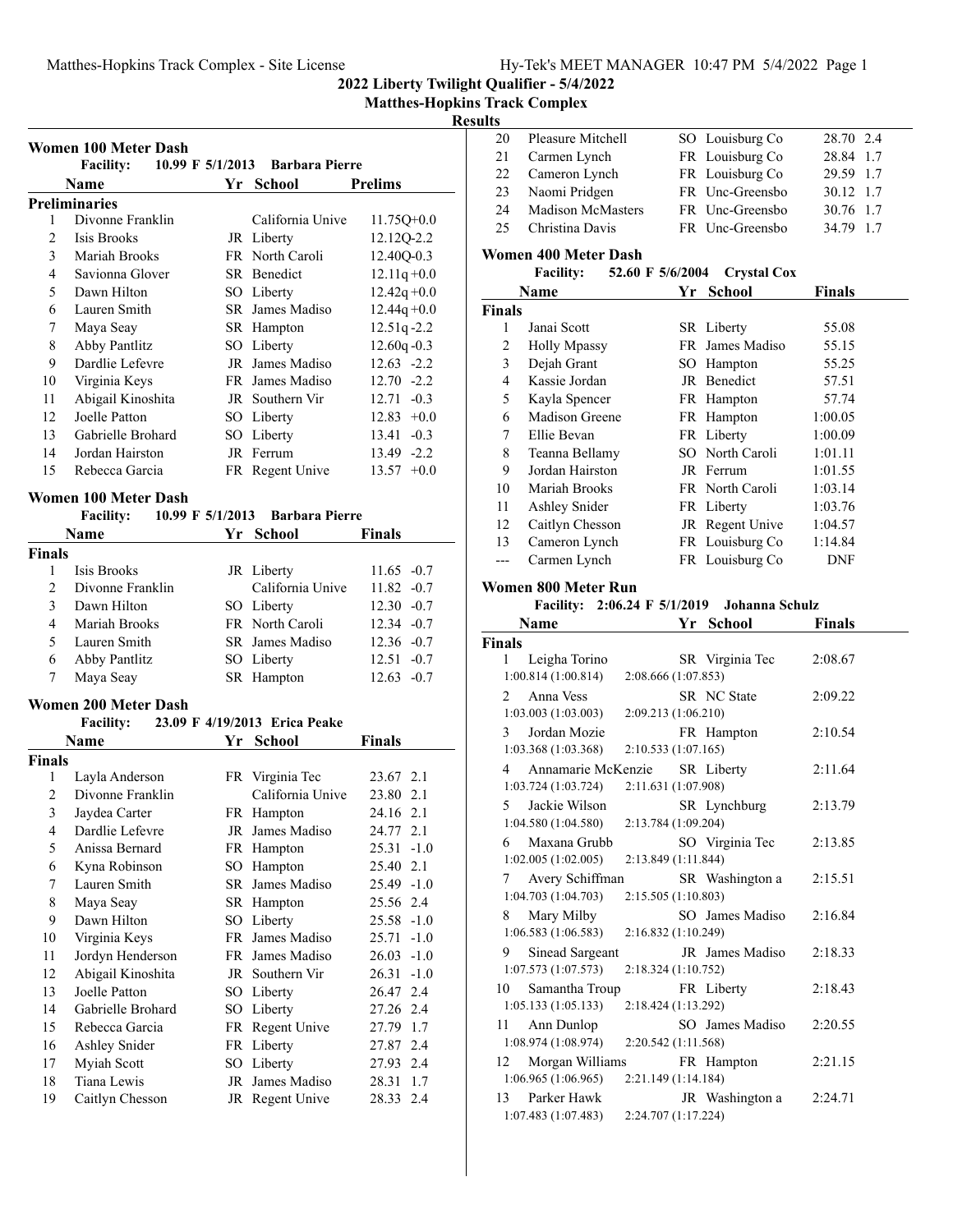|  | Hv-Tek's MEET MANAGER 10:47 PM 5/4/2022 Page 2 |  |  |
|--|------------------------------------------------|--|--|
|  |                                                |  |  |

**2022 Liberty Twilight Qualifier - 5/4/2022**

**Matthes-Hopkins Track Complex Results**

| Finals  (Women 800 Meter Run) |                                             |               |
|-------------------------------|---------------------------------------------|---------------|
| Name                          | Yr School                                   | <b>Finals</b> |
| Sophia Bollinger<br>14        | SR James Madiso                             | 2:25.08       |
| 1:09.171 (1:09.171)           | 2:25.072 (1:15.902)                         |               |
| Sofia Van Arsdale<br>15       | FR Liberty                                  | 2:26.32       |
| 1:09.197 (1:09.197)           | 2:26.312 (1:17.115)                         |               |
| Sarah Hollen<br>16            | SR Washington a                             | 2:26.53       |
| 1:11.531 (1:11.531)           | 2:26.524 (1:14.994)                         |               |
| Isabella Huner<br>17          | SO Liberty                                  | 2:27.07       |
| 1:11.579 (1:11.579)           | 2:27.064 (1:15.485)                         |               |
| Rebekah Simmons<br>18         | FR Liberty                                  | 2:27.10       |
| 1:11.328 (1:11.328)           | 2:27.099 (1:15.772)                         |               |
| Angela Ramsden<br>19          | SR Lynchburg                                | 2:28.51       |
| 1:11.172(1:11.172)            | 2:28.502 (1:17.330)                         |               |
| Sophie Mast<br>20             | Unattached                                  | 2:29.17       |
| 1:12.530 (1:12.530)           | 2:29.164 (1:16.634)                         |               |
| Haleigh Kozlowski<br>21       | SO Lynchburg                                | 2:29.25       |
| 1:10.354(1:10.354)            | 2:29.243 (1:18.889)                         |               |
| 22<br>Javon Watts             | FR Hampton                                  | 2:29.38       |
| 1:08.405 (1:08.405)           | 2:29.373 (1:20.968)                         |               |
| Shakeria Johnson<br>23.       | JR Hampton                                  | 2:29.42       |
| 1:10.929(1:10.929)            | 2:29.412 (1:18.483)                         |               |
| Abigail Laine<br>24           | JR Lynchburg                                | 2:32.02       |
| 1:12.122(1:12.122)            | 2:32.017 (1:19.895)                         |               |
| Genesis Pineiro<br>25         | JR Ferrum                                   | 2:34.74       |
| 1:12.847 (1:12.847)           | 2:34.737 (1:21.890)                         |               |
| 26<br>Roxanne Springer        | Pursuit of Excel                            | 2:47.18       |
| 1:17.330 (1:17.330)           | 2:47.178 (1:29.848)                         |               |
|                               |                                             |               |
|                               |                                             |               |
| Women 1500 Meter Run          |                                             |               |
| <b>Facility:</b>              | 4:14.43 F 5/5/2021<br><b>Lindsey Butler</b> |               |
| Name                          | Yr School                                   | Finals        |
| <b>Finals</b>                 |                                             |               |
| Samantha Bush<br>1            | JR NC State                                 | 4:13.50F      |
| 51.434 (51.434)               | $1:58.984(1:07.550)$ $3:06.580(1:07.596)$   |               |
| 4:13.500 (1:06.920)           |                                             |               |
| Grace Boone<br>2              | SO Virginia Tec                             | 4:21.67       |
| 52.810 (52.810)               | 2:02.394 (1:09.584)<br>3:12.824 (1:10.430)  |               |
| 4:21.668 (1:08.844)           |                                             |               |
| Adelyn Ackley<br>3            | SO Liberty                                  | 4:23.78       |
| 51.956 (51.956)               | 2:02.160 (1:10.204)<br>3:14.136 (1:11.976)  |               |
| 4:23.772 (1:09.636)           |                                             |               |
| Marlee Starliper<br>4         | FR NC State                                 | 4:25.04       |
| 51.648 (51.648)               | 2:00.910 (1:09.262)<br>3:11.838(1:10.928)   |               |
| 4:25.034 (1:13.196)           |                                             |               |
| Allie Zealand<br>5            | Unattached                                  | 4:25.83       |
| 52.976 (52.976)               | 2:05.340 (1:12.364)<br>3:16.158(1:10.818)   |               |
| 4:25.824 (1:09.666)           |                                             |               |
| Chase Kappeler<br>6           | SO Virginia Tec                             | 4:26.83       |
| 52.970 (52.970)               | 2:03.142 (1:10.172)<br>3:13.698 (1:10.556)  |               |
| 4:26.824 (1:13.126)           |                                             |               |
| Kayla Werner<br>7             | Unattached                                  | 4:27.95       |
| 53.032 (53.032)               | 2:05.090 (1:12.058)<br>3:15.830 (1:10.740)  |               |
| 4:27.948 (1:12.118)           |                                             |               |

|    | 8 Priscillah Kiplagat                                   |                     |               | JR Liberty                                | 4:30.60 |
|----|---------------------------------------------------------|---------------------|---------------|-------------------------------------------|---------|
|    | 52.814 (52.814)                                         |                     |               | $2:05.374(1:12.560)$ $3:16.608(1:11.234)$ |         |
|    | 4:30.598 (1:13.990)                                     |                     |               |                                           |         |
| 9  | Anna Hostetler                                          |                     |               | JR Liberty                                | 4:31.58 |
|    | 52.484 (52.484)                                         |                     |               | 2:05.658 (1:13.174) 3:20.062 (1:14.404)   |         |
|    | 4:31.574 (1:11.512)                                     |                     |               |                                           |         |
|    | 10 Grace Dwyer                                          |                     |               | SR Liberty                                | 4:31.87 |
|    | 52.992 (52.992)                                         |                     |               | 2:05.918 (1:12.926) 3:17.774 (1:11.856)   |         |
|    | 4:31.864 (1:14.090)                                     |                     |               |                                           |         |
| 11 | Clare Peters                                            |                     | SR Unattached |                                           | 4:34.84 |
|    | 52.135 (52.135)                                         |                     |               | 2:06.588 (1:14.453) 3:23.111 (1:16.524)   |         |
|    | 4:34.835 (1:11.724)                                     |                     |               |                                           |         |
|    | 12 Marie Hostetler                                      |                     | SO Liberty    |                                           | 4:36.93 |
|    | 52.612 (52.612)                                         |                     |               | 2:05.612 (1:13.000) 3:20.908 (1:15.296)   |         |
|    | 4:36.922 (1:16.014)                                     |                     |               |                                           |         |
| 13 | Jade Martin                                             |                     | SO Charlotte  |                                           | 4:41.52 |
|    | 52.451 (52.451)                                         |                     |               | 2:06.849 (1:14.398) 3:23.561 (1:16.713)   |         |
|    | 4:41.511 (1:17.950)                                     |                     |               |                                           |         |
|    | 14 Kyley Sorg                                           |                     |               | SR Liberty                                | 4:45.46 |
|    | 54.894 (54.894)                                         |                     |               | 2:13.016 (1:18.123) 3:30.839 (1:17.823)   |         |
|    | 4:45.458 (1:14.619)                                     |                     |               |                                           |         |
|    | 15 Catherine Farrell                                    |                     |               | SO Liberty                                | 4:46.27 |
|    | 54.598 (54.598)                                         |                     |               | 2:12.684 (1:18.087) 3:30.940 (1:18.257)   |         |
|    | 4:46.269 (1:15.329)                                     |                     |               |                                           |         |
|    | 16 Jessica Rogers                                       |                     |               | SR Liberty                                | 4:46.69 |
|    | 54.643 (54.643) 2:12.415 (1:17.773) 3:30.076 (1:17.662) |                     |               |                                           |         |
|    | 4:46.689 (1:16.613)                                     |                     |               |                                           |         |
| 17 | Leigh Ann Tanner                                        |                     |               | Unat-Liberty                              | 4:57.96 |
|    | 55.999 (55.999)                                         |                     |               | 2:17.928 (1:21.929) 3:41.073 (1:23.145)   |         |
|    | 4:57.960 (1:16.888)                                     |                     |               |                                           |         |
| 18 | Becca Brown                                             |                     |               | Unat-Liberty                              | 5:05.52 |
|    | 56.769 (56.769)                                         |                     |               | $2:19.563(1:22.794)$ $3:44.981(1:25.419)$ |         |
|    | 5:05.514 (1:20.533)                                     |                     |               |                                           |         |
| 19 | Laikin Tarlton                                          |                     |               | SO Morehead Sta                           | 5:07.59 |
|    | 54.938 (54.938)                                         |                     |               | $2:13.444(1:18.507)$ $3:38.458(1:25.014)$ |         |
|    | 5:07.586 (1:29.129)                                     |                     |               |                                           |         |
|    |                                                         |                     |               |                                           |         |
| 20 | Ainsley Edwards<br>55.414 (55.414)                      |                     | Unattached    | $2:15.555(1:20.142)$ $3:43.814(1:28.259)$ | 5:10.32 |
|    |                                                         |                     |               |                                           |         |
|    | 5:10.318 (1:26.504)                                     |                     |               |                                           |         |
| 21 | Grace Ervi                                              |                     | Unattached    |                                           | 5:15.90 |
|    | 56.428 (56.428)                                         | 2:19.144 (1:22.717) |               | 3:46.839 (1:27.695)                       |         |
|    | 5:15.898 (1:29.059)                                     |                     |               |                                           |         |
| 22 | Emma Ervi                                               |                     | Unattached    |                                           | 5:18.11 |
|    | 57.191 (57.191)                                         | 2:20.288 (1:23.097) |               | 3:48.721 (1:28.434)                       |         |
|    | 5:18.101 (1:29.380)                                     |                     |               |                                           |         |
| 23 | Meredith Roberts                                        |                     |               | SR Unc-Greensbo                           | 5:21.11 |
|    | 58.085 (58.085)                                         | 2:24.381(1:26.297)  |               | 3:54.278 (1:29.897)                       |         |
|    | 5:21.105 (1:26.828)                                     |                     |               |                                           |         |
| 24 | Liz Browner                                             |                     | Unat-Liberty  |                                           | 5:21.85 |
|    | 57.016 (57.016)                                         | 2:19.998 (1:22.982) |               | 3:49.055 (1:29.058)                       |         |
|    | 5:21.848 (1:32.793)                                     |                     |               |                                           |         |
| 25 | Melissa Chiti                                           |                     |               | Pursuit of Excel                          | 5:52.23 |
|    | 1:00.683(1:00.683)                                      | 2:33.051 (1:32.369) |               | 4:13.625 (1:40.574)                       |         |
|    | 5:52.228 (1:38.603)                                     |                     |               |                                           |         |
|    | Anna Vess                                               |                     | SR NC State   |                                           | DNF     |
|    | 51.178 (51.178)                                         | 1:58.756 (1:07.578) |               |                                           |         |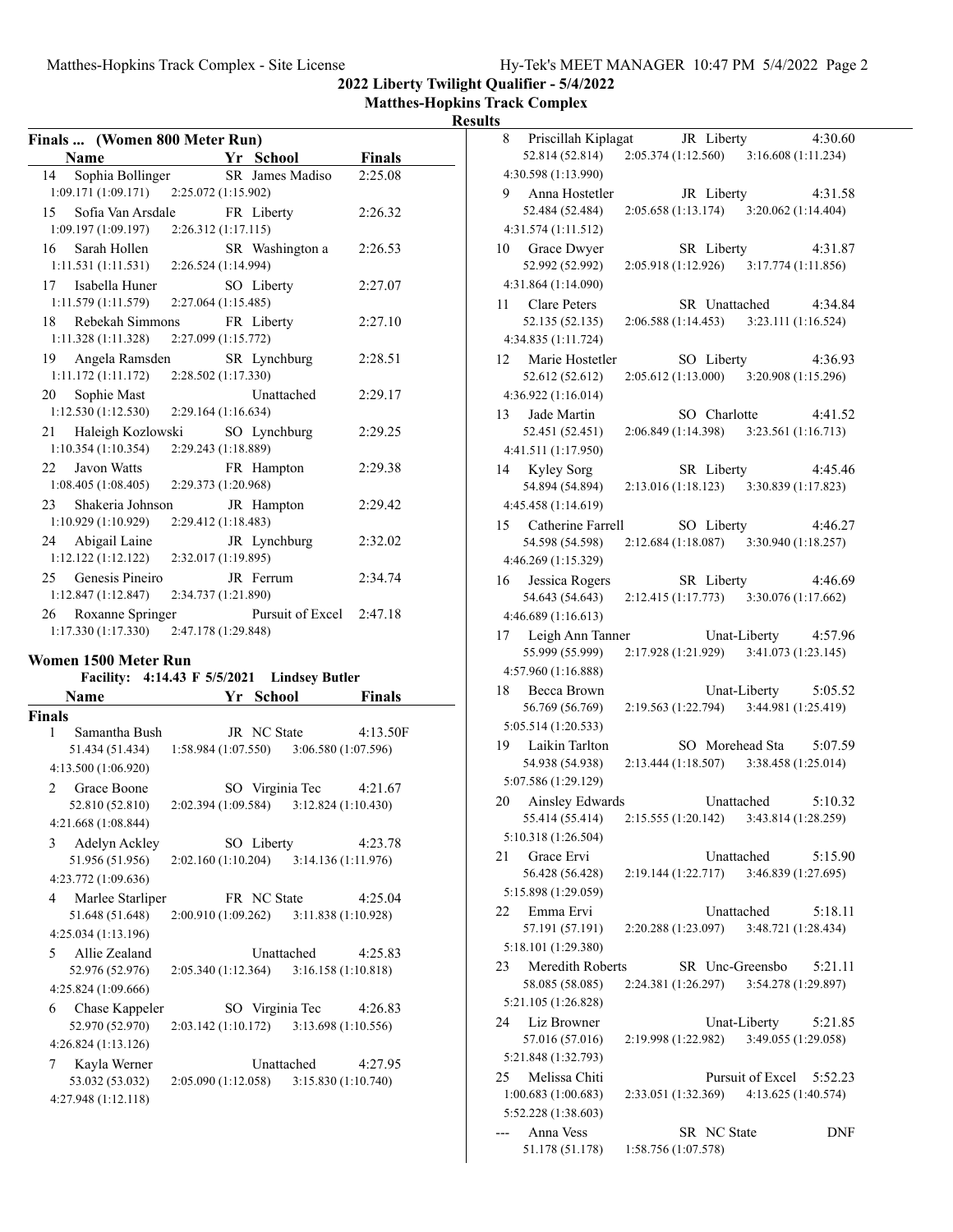**2022 Liberty Twilight Qualifier - 5/4/2022**

**Results**

| (Women 1500 Meter Run)<br>Finals |                                              |                             |  |  |  |
|----------------------------------|----------------------------------------------|-----------------------------|--|--|--|
| Name                             | Yr School                                    | Finals                      |  |  |  |
| Ashley Smith                     | SR Virginia Tec                              | <b>DNF</b>                  |  |  |  |
| 52.212 (52.212)                  | 2:01.952 (1:09.740)                          |                             |  |  |  |
| Women 5000 Meter Run             |                                              |                             |  |  |  |
|                                  | Facility: 16:59.40 F 4/20/2013 Jeanne Stroud |                             |  |  |  |
| Name                             | <b>School</b><br>Yr                          | Finals                      |  |  |  |
| <b>Finals</b>                    |                                              |                             |  |  |  |
| 1<br>Hope Carr                   | FR Liberty                                   | 18:41.94                    |  |  |  |
| 42.276 (42.276)                  | 2:12.170 (1:29.894)                          | 3:44.170 (1:32.000)         |  |  |  |
| 5:13.692 (1:29.522)              | 6:39.010(1:25.318)                           | 8:06.122 (1:27.112)         |  |  |  |
| 9:35.564 (1:29.442)              | 11:04.804 (1:29.240)                         | 12:35.128 (1:30.324)        |  |  |  |
| 14:06.386 (1:31.258)             | 15:37.980 (1:31.594)                         | 17:13.736 (1:35.756)        |  |  |  |
| 18:41.938 (1:28.202)             |                                              |                             |  |  |  |
| 2<br>Madison Hemenway            | JR Liberty                                   | 19:10.83                    |  |  |  |
| 42.702 (42.702)                  | 2:12.444 (1:29.742)                          | 3:44.456 (1:32.012)         |  |  |  |
| 5:13.418 (1:28.962)              | 6:40.050 (1:26.632)                          | 8:08.930 (1:28.880)         |  |  |  |
| 9:40.800 (1:31.870)              | 11:16.570 (1:35.770)                         | 12:50.586 (1:34.016)        |  |  |  |
| 14:27.570 (1:36.984)             | 16:04.746 (1:37.176)                         | 17:41.518 (1:36.772)        |  |  |  |
| 19:10.824 (1:29.306)             |                                              |                             |  |  |  |
| 3<br>Kristen Werner              |                                              | Unattached<br>19:12.71      |  |  |  |
| 44.672 (44.672)                  | 2:16.258 (1:31.586)                          | 3:49.492 (1:33.234)         |  |  |  |
| 5:22.496 (1:33.004)              | 6:55.186 (1:32.690)                          | 8:28.384 (1:33.198)         |  |  |  |
| 10:02.098 (1:33.714)             | 11:35.632 (1:33.534)                         | 13:07.500 (1:31.868)        |  |  |  |
| 14:41.526 (1:34.026)             | 16:14.984 (1:33.458)                         | 17:46.586 (1:31.602)        |  |  |  |
| 19:12.702 (1:26.116)             |                                              |                             |  |  |  |
| 4<br>Sophia Jantomaso            | JR Liberty                                   | 19:18.06                    |  |  |  |
| 45.752 (45.752)                  | 2:19.814 (1:34.062)                          | 3:53.158 (1:33.344)         |  |  |  |
| 5:26.050 (1:32.892)              | 6:58.184(1:32.134)                           | 8:29.456 (1:31.272)         |  |  |  |
| 10:02.268 (1:32.812)             | 11:35.384 (1:33.116)                         | 13:09.744 (1:34.360)        |  |  |  |
| 14:45.610 (1:35.866)             | 16:21.708 (1:36.098)                         | 17:54.198 (1:32.490)        |  |  |  |
| 19:18.054 (1:23.856)             |                                              |                             |  |  |  |
| 5<br>Jessie Zealand              |                                              | Unattached<br>19:20.20      |  |  |  |
| 43.334 (43.334)                  | 2:12.732 (1:29.398)                          | 3:44.764 (1:32.032)         |  |  |  |
| 5:14.456 (1:29.692)              | 6:43.050 (1:28.594)                          | 8:15.024 (1:31.974)         |  |  |  |
| 9:48.490 (1:33.466)              | 11:22.926 (1:34.436)                         | 12:57.996 (1:35.070)        |  |  |  |
| 14:34.620 (1:36.624)             | 16:11.550 (1:36.930)                         | 17:47.968 (1:36.418)        |  |  |  |
| 19:20.192 (1:32.224)             |                                              |                             |  |  |  |
| 6<br>Kiley McElroy               |                                              | Unat-Liberty<br>19:22.72    |  |  |  |
| 42.500 (42.500)                  | 2:12.322 (1:29.822)                          | 3:44.354 (1:32.032)         |  |  |  |
| 5:13.988 (1:29.634)              | 6:42.660(1:28.672)                           | 8:14.668 (1:32.008)         |  |  |  |
| 9:48.122 (1:33.454)              | 11:23.448 (1:35.326)                         | 12:59.728 (1:36.280)        |  |  |  |
| 14:37.600 (1:37.872)             | 16:15.286 (1:37.686)                         | 17:52.482 (1:37.196)        |  |  |  |
| 19:22.720 (1:30.238)             |                                              |                             |  |  |  |
| Ciera Miller<br>7                |                                              | SR Regent Unive<br>20:52.32 |  |  |  |
| 46.124 (46.124)                  | 2:20.190 (1:34.066)                          | 3:53.566 (1:33.376)         |  |  |  |
| 5:26.550 (1:32.984)              | 6:59.258 (1:32.708)                          | 8:45.488 (1:46.230)         |  |  |  |
| 10:30.598 (1:45.110)             | 12:13.298 (1:42.700)                         | 14:01.492 (1:48.194)        |  |  |  |
| 15:44.726 (1:43.234)             | 17:31.792 (1:47.066)                         | 19:13.536 (1:41.744)        |  |  |  |
| 20:52.314 (1:38.778)             |                                              |                             |  |  |  |
| Alice Kassens                    |                                              | Unattached<br>DNF           |  |  |  |
| 46.486 (46.486)                  | 2:20.340 (1:33.854)                          | 3:53.904 (1:33.564)         |  |  |  |
| 5:28.300 (1:34.396)              | 7:08.398 (1:40.098)                          |                             |  |  |  |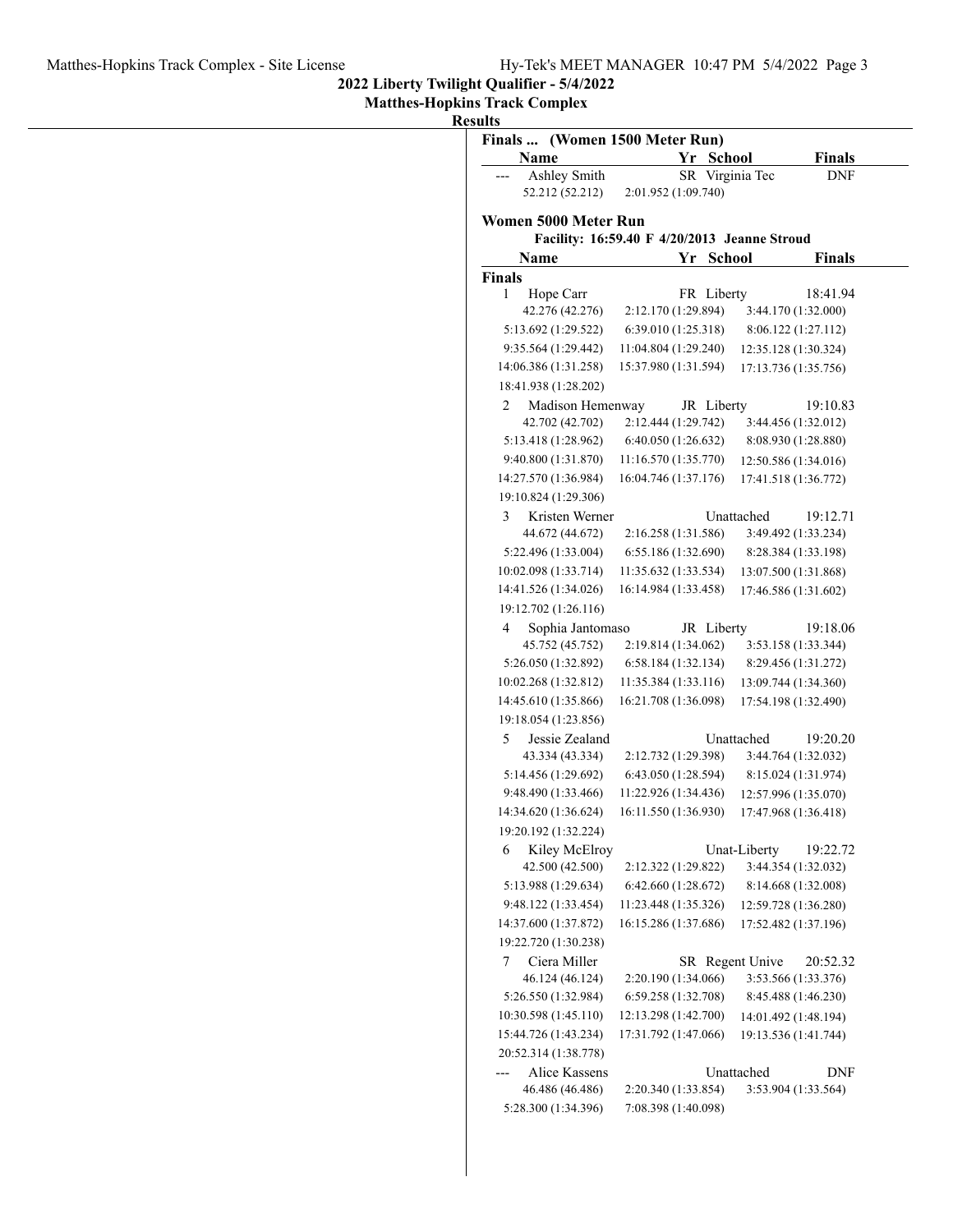**2022 Liberty Twilight Qualifier - 5/4/2022**

#### **Results**

|                | <b>Facility:</b><br>12.94 F 5/9/2002                                   |                     | Kia Davis                     |                      |
|----------------|------------------------------------------------------------------------|---------------------|-------------------------------|----------------------|
|                | Name                                                                   |                     | Yr School                     | <b>Prelims</b>       |
|                | <b>Preliminaries</b>                                                   |                     |                               |                      |
| 1              | Jaydea Carter<br>Jordyn Henderson                                      |                     | FR Hampton<br>FR James Madiso | 13.77Q-1.2           |
| 2              |                                                                        |                     |                               | 13.78Q0.5            |
| 3              | Maya Seay                                                              |                     | SR Hampton                    | 13.90q 0.5           |
| $\overline{4}$ | Layla Anderson                                                         |                     | FR Virginia Tec               | 14.37q-1.2           |
| 5              | Santiona Freeman                                                       |                     | FR Benedict                   | $15.15q - 1.2$       |
| 6              | Myiah Scott                                                            |                     | SO Liberty                    | 15.19q 0.5           |
| 7              | Anissa Bernard                                                         |                     | FR Hampton                    | 15.62q0.5            |
| 8              | Mekhia McCounts                                                        |                     | FR Hampton                    | $16.19q - 1.2$       |
| 9              | N'Tayla Clark                                                          |                     | FR Liberty                    | $21.12 -1.2$         |
| $---$          | Tiana Lewis                                                            |                     | JR James Madiso               | $DNF$ 0.5            |
|                | <b>Women 100 Meter Hurdles</b>                                         |                     |                               |                      |
|                | 12.94 F 5/9/2002<br><b>Facility:</b>                                   |                     | <b>Kia Davis</b>              |                      |
|                | Name                                                                   |                     | Yr School                     | <b>Finals</b>        |
| <b>Finals</b>  |                                                                        |                     |                               |                      |
| 1              | Jaydea Carter                                                          |                     | FR Hampton                    | 13.79 3.1            |
| 2              | Layla Anderson                                                         |                     | FR Virginia Tec               | 13.83 3.1            |
| 3              | Jordyn Henderson                                                       |                     | FR James Madiso               | 13.95 3.1            |
| $\overline{4}$ | Maya Seay                                                              |                     | SR Hampton                    | 14.19 3.1            |
| 5              | Santiona Freeman                                                       |                     | FR Benedict                   | 14.31 3.1            |
| 6              | Anissa Bernard                                                         |                     | FR Hampton                    | 14.60 3.1            |
| 7              | Mekhia McCounts                                                        |                     | FR Hampton                    | 15.66 3.1            |
|                |                                                                        |                     |                               |                      |
|                | <b>Women 400 Meter Hurdles</b><br><b>Facility:</b><br>57.13 F 5/1/2014 |                     | <b>Jernail Hayes</b>          |                      |
|                | <b>Name</b>                                                            |                     | Yr School                     | <b>Finals</b>        |
| <b>Finals</b>  |                                                                        |                     |                               |                      |
| 1              | Amira Aduma                                                            |                     | SR Hampton                    | 58.80                |
| $\overline{c}$ | Eilika Lane                                                            |                     | SO Benedict                   | 1:00.64              |
| 3              | Nimeesha Coleman                                                       |                     | SO Liberty                    | 1:01.72              |
| $\overline{4}$ | Charity Williams                                                       |                     | SO Benedict                   | 1:03.59              |
| 5              | Lizzie Davis                                                           |                     | SR Lynchburg                  | 1:04.59              |
| 6              | Aurielle Witherspoon                                                   |                     | SR Charlotte                  | 1:05.82              |
| 7              | <b>Betsy Mohnkern</b>                                                  |                     | SO Lynchburg                  | 1:08.65              |
|                |                                                                        |                     |                               |                      |
|                | <b>Women 3000 Meter Steeplechase</b>                                   |                     |                               |                      |
|                | Facility: 10:35.26 F 4/8/2017 Leah Hanle                               |                     |                               |                      |
|                | Name                                                                   |                     | Yr School                     | <b>Finals</b>        |
| <b>Finals</b>  |                                                                        |                     |                               |                      |
| 1              | Madeleine Hesler                                                       |                     | SO James Madiso               | 11:28.19             |
|                | 1:41.253 (1:41.253)                                                    | 3:17.124 (1:35.872) |                               | 4:54.221 (1:37.098)  |
|                | 6:33.148 (1:38.927)                                                    | 8:12.973 (1:39.825) |                               | 9:52.683 (1:39.710)  |
|                | 11:28.188 (1:35.505)                                                   |                     |                               |                      |
| 2              | Kristiana Young                                                        |                     | JR Liberty                    | 11:33.43             |
|                | 1:45.509 (1:45.509)                                                    | 3:24.621 (1:39.113) |                               | 5:04.593 (1:39.972)  |
|                | 6:44.225 (1:39.633)                                                    | 8:22.713 (1:38.488) |                               | 10:01.056 (1:38.344) |
|                | 11:33.421 (1:32.365)                                                   |                     |                               |                      |
| 3              | Zuri Rashad                                                            |                     | JR Hampton                    | 13:13.47             |

1:48.864 (1:48.864) 3:35.898 (1:47.034) 5:27.633 (1:51.735) 7:22.750 (1:55.118) 9:22.085 (1:59.335) 11:21.566 (1:59.482)

13:13.468 (1:51.902)

|                     | Women 4x100 Meter Relay                      |                  |                            |                                    |
|---------------------|----------------------------------------------|------------------|----------------------------|------------------------------------|
|                     | <b>Facility:</b>                             |                  |                            | 45.50 F 4/20/2013 Coastal Carolina |
|                     | Durham, Peake, Simpson, Thompson             |                  |                            |                                    |
|                     | Team                                         |                  | Relay                      | <b>Finals</b>                      |
| <b>Finals</b>       |                                              |                  |                            |                                    |
| 1                   | Liberty                                      |                  | A                          | 46.09                              |
|                     | 1) Dawn Hilton SO                            |                  |                            | 2) Janai Scott SR                  |
|                     | 3) Isis Brooks JR                            |                  |                            | 4) Joelle Patton SO                |
| 2                   | North Caroli                                 |                  | A                          | 49.43                              |
|                     | 1) Assata Sirleaf FR                         |                  |                            | 2) Teanna Bellamy SO               |
|                     | 3) Bijou Patel SR                            |                  |                            | 4) Mariah Brooks FR                |
|                     | Benedict                                     |                  | A                          | DQ                                 |
|                     | 1) Savionna Glover SR                        |                  |                            | 2) Kassie Jordan JR                |
|                     | 3) Charity Williams SO                       |                  |                            | 4) Santiona Freeman FR             |
|                     | Women 4x400 Meter Relay                      |                  |                            |                                    |
|                     | Facility: 3:41.92 F 5/12/2016 Liberty        |                  |                            |                                    |
|                     | Bedell, Gebben, Behymer, Edmond              |                  |                            |                                    |
|                     | Team                                         |                  | <b>Relay</b>               | <b>Finals</b>                      |
| <b>Finals</b>       |                                              |                  |                            |                                    |
| 1                   | Liberty                                      |                  | A                          | 3:53.51                            |
|                     | 1) Nimeesha Coleman SO                       |                  |                            | 2) Isis Brooks JR                  |
|                     | 3) Ellie Bevan FR                            |                  |                            | 4) Janai Scott SR                  |
|                     | 1:56.267(1:56.267)                           | 2:55.403(59.137) |                            | 3:53.504 (58.102)                  |
| 2                   | Lynchburg                                    |                  | $\mathsf{A}$               | 3:55.31                            |
|                     | 1) Bailey Casto SR                           |                  |                            | 2) Vuronika Barnes SO              |
|                     | 3) Jessica Cammarata SR                      |                  |                            | 4) Allison Bobst SO                |
|                     | 1:58.037 (1:58.037)                          | 2:56.102(58.065) |                            | 3:55.303 (59.202)                  |
|                     | 3 Liberty                                    |                  | B                          | 4:23.15                            |
|                     |                                              |                  |                            | 2) Jessica Rogers SR               |
|                     | 1) Kyley Sorg SR                             |                  |                            |                                    |
|                     | 3) Samantha Troup FR                         |                  |                            | 4) Kristiana Young JR              |
|                     | 2:08.327 (2:08.327) 3:15.941 (1:07.614)      |                  |                            | 4:23.142 (1:07.202)                |
|                     |                                              |                  |                            |                                    |
|                     | Women High Jump                              |                  |                            |                                    |
|                     | Facility: 1.83m F 4/7/2012 Pearl Bickersteth |                  |                            |                                    |
| Finals              | <b>Name</b>                                  |                  | <u>Yr School</u>           | <b>Finals</b>                      |
| 1                   | Alexandra Kwasnik                            |                  | SO James Madiso            | 1.62m                              |
| 2                   |                                              |                  | JR James Madiso            | J1.62m                             |
|                     | Bethany Biggi                                |                  |                            |                                    |
| $\overline{c}$<br>4 | <b>Beyonce Kelly</b>                         |                  | California Unive           | J1.62m                             |
|                     | Patasha Bryan                                |                  | NA Unat-Liberty            | J1.62m                             |
| 5                   | Jailyn Raines                                |                  | JR Hampton                 | 1.57m                              |
| 5                   | Lizzie Davis                                 |                  | SR Lynchburg               | 1.57m                              |
| $\tau$              | Eve English                                  |                  | SO Charlotte               | 1.52m                              |
| $\tau$              | Kacy Cox                                     |                  | FR Liberty                 | 1.52m                              |
| 9                   | <b>Trinity Watts</b>                         |                  | FR Liberty                 | J1.52m                             |
| 9                   | Meghan Chaffins                              |                  | SR Randolph                | J1.52m                             |
| 11                  | Anna Worth                                   | SO               | Liberty                    | J1.52m                             |
| 12                  | Paris Beaver                                 | SO               | James Madiso               | J1.52m                             |
| 13                  | <b>Abby Phillips</b>                         |                  | SO Liberty                 | J1.52m                             |
| ---<br>---          | Dieusi Armand<br>Abby Russell                |                  | SO Hampton<br>SO Lynchburg | NH<br>NH                           |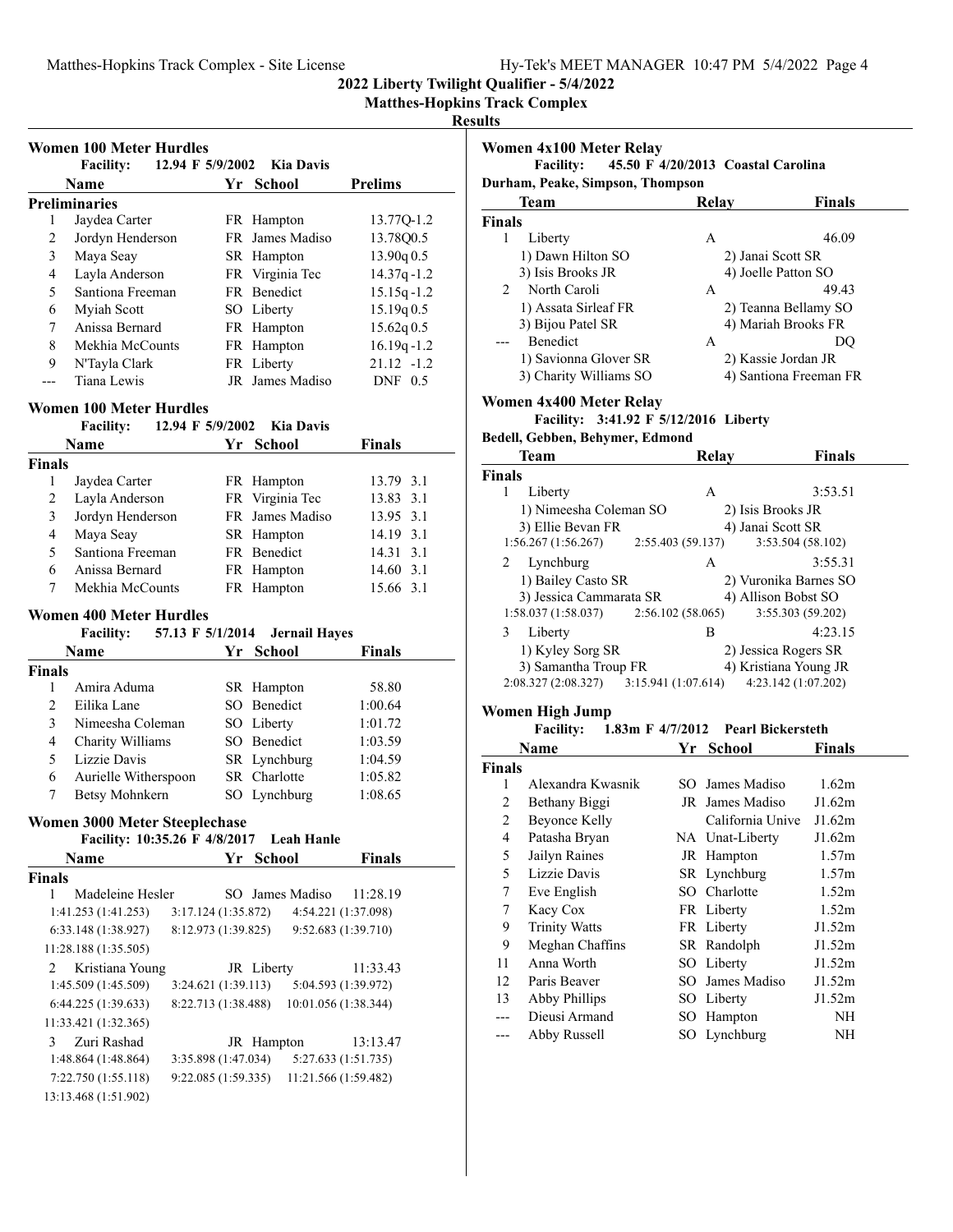## Matthes-Hopkins Track Complex - Site License Hy-Tek's MEET MANAGER 10:47 PM 5/4/2022 Page 5

**2022 Liberty Twilight Qualifier - 5/4/2022**

**Matthes-Hopkins Track Complex**

#### **Results**

|               | <b>Name</b>        | Yr School       | <b>Finals</b>     |
|---------------|--------------------|-----------------|-------------------|
| <b>Finals</b> |                    |                 |                   |
| 1             | Natalie Newsome    | Unattached      | 3.75m             |
| 2             | McKenna Brunick    | SO North Caroli | 3.60 <sub>m</sub> |
| 3             | Emma Grace         | SO High Point   | 3.45m             |
| 4             | Randy Campbell     | SO Charlotte    | J3.45m            |
| 5             | Lauren Anderson    | SR Lynchburg    | J3.45m            |
| 5             | Lucy Dowdle        | SO Charlotte    | J3.45m            |
| 7             | Allyson Richardson | SO Charlotte    | J3.45m            |
| 8             | Allison Bobst      | SO Lynchburg    | 3.30 <sub>m</sub> |
| 9             | Grace Hotchkiss    | FR North Caroli | 3.15m             |
|               | Ana Hill           | SO Charlotte    | NH                |

#### **Women Pole Vault A Section**

#### Facility: 4.52m F 5/5/2021 Alina McDonald

| Name          |                       | Yr - | <b>School</b>   | <b>Finals</b>     |  |
|---------------|-----------------------|------|-----------------|-------------------|--|
| <b>Finals</b> |                       |      |                 |                   |  |
| 1             | Alina McDonald        |      | Kmr Athletic    | 4.61mF            |  |
| 2             | Sydney Horn           |      | SO High Point   | 4.19m             |  |
| 3             | Sarah Brown           |      | SO Charlotte    | 4.14m             |  |
| 4             | Taylen Langin         |      | JR Liberty      | 4.09 <sub>m</sub> |  |
| 5             | Mackenzie Horn        |      | JR High Point   | 4.04 <sub>m</sub> |  |
| 6             | Mia Bowers            |      | FR Liberty      | 3.90 <sub>m</sub> |  |
| 6             | Alex Potts            |      | JR North Caroli | 3.90 <sub>m</sub> |  |
| 8             | <b>Emerson Porter</b> |      | SR North Caroli | J3.90m            |  |
| 9             | Alicia Johnson        |      | FR Charlotte    | 3.75m             |  |
| 9             | Erica Moolman         |      | SO James Madiso | 3.75m             |  |
| 9             | Nathalie Elliott      |      | SR High Point   | 3.75m             |  |
| 9             | Emory Pafford         |      | FR Liberty      | 3.75m             |  |
| 9             | Rachel Lloyd          |      | JR James Madiso | 3.75m             |  |

#### **Women Long Jump**

## **Facility:** 6.15m F 4/4/2015 Mariah Toussaint

| Name           |                  | Yr  | <b>School</b>   | Finals           |
|----------------|------------------|-----|-----------------|------------------|
| Finals         |                  |     |                 |                  |
| 1              | Ayanna Johnson   |     | SR Liberty      | $6.30$ mF $+0.0$ |
| $\overline{c}$ | Alex Wolf        | JR  | Charlotte       | $6.09m$ 3.4      |
| 3              | Skyla Davidson   | SR  | James Madiso    | 5.71m 3.0        |
| 4              | Savionna Glover  | SR  | Benedict        | 5.65m 0.8        |
| 5              | Kyra Buffen      | SО  | Benedict        | $5.60m$ 1.8      |
| 6              | Dieusi Armand    | SO  | Hampton         | 5.55m 2.6        |
| 7              | Jazlyn Jefferson | SО  | Hampton         | $5.53m +0.0$     |
| 8              | Anissa Bernard   | FR  | Hampton         | 5.41m 2.4        |
| 9              | Paige Floriea    |     | FR North Caroli | 5.40m 3.1        |
| 10             | Kamia Cooper     |     | SO Liberty      | $5.11m +0.0$     |
| 11             | Erin Babashak    | JR  | James Madiso    | $5.10m$ 2.0      |
| 12             | Kiara Smith      |     | FR Lynchburg    | $5.04m + 0.0$    |
| 13             | Mahlia Parsons   |     | SO Lynchburg    | $5.02m + 0.0$    |
| 14             | Bailey McCray    |     | JR Charlotte    | $4.99m$ 1.8      |
| 15             | Myiah Scott      | SO. | Liberty         | $4.98m +0.0$     |
| 16             | Mekhia McCounts  | FR  | Hampton         | $4.96m +0.0$     |
| 17             | Bijou Patel      |     | SR North Caroli | $4.46m +0.0$     |
| 18             | Abby Russell     |     | SO Lynchburg    | $4.41m +0.0$     |

| Women Triple Jump<br>Facility: 14.10m F 7/24/2016 Ayanna Alexander |                 |  |                 |                |  |  |
|--------------------------------------------------------------------|-----------------|--|-----------------|----------------|--|--|
|                                                                    | <b>Name</b>     |  | Yr School       | <b>Finals</b>  |  |  |
| <b>Finals</b>                                                      |                 |  |                 |                |  |  |
| 1                                                                  | Savionna Glover |  | SR Benedict     | $12.39m$ 1.1   |  |  |
| $\mathfrak{D}$                                                     | Dieusi Armand   |  | SO Hampton      | $12.30m +0.0$  |  |  |
| 3                                                                  | Skyla Davidson  |  | SR James Madiso | $12.17m$ 1.5   |  |  |
| 4                                                                  | Lizbeth Joseph  |  | JR Liberty      | $12.09m$ 1.5   |  |  |
| 5                                                                  | Jada David      |  | FR Benedict     | $12.06m$ 0.5   |  |  |
| 6                                                                  | Anissa Bernard  |  | FR Hampton      | $11.94m$ 0.5   |  |  |
| 7                                                                  | Kyra Buffen     |  | SO Benedict     | $11.79m$ 1.1   |  |  |
| 8                                                                  | Jordan Venning  |  | SO James Madiso | $11.29m$ 2.0   |  |  |
| 9                                                                  | Madeline Hunt   |  | SO Liberty      | $10.95m$ 0.5   |  |  |
| 10                                                                 | Kamia Cooper    |  | SO Liberty      | $10.75m$ 1.1   |  |  |
| 11                                                                 | Kiara Smith     |  | FR Lynchburg    | $10.31m$ 0.3   |  |  |
| 12                                                                 | Emma Arblaster  |  | SO Liberty      | $10.28m + 0.0$ |  |  |
| 13                                                                 | Mahlia Parsons  |  | SO Lynchburg    | $10.27m$ 0.9   |  |  |

## **Women Shot Put**

## **Facility:** 18.26m F 5/4/2006 Cleopatra Borel-Brown

| Name<br>Yr    |                                    | <b>School</b> | Finals          |        |
|---------------|------------------------------------|---------------|-----------------|--------|
| <b>Finals</b> |                                    |               |                 |        |
| 1             | Naomi Mojica                       |               | SR Liberty      | 15.55m |
| 2             | Oluwatomilayo Akintunde FR Hampton |               |                 | 14.51m |
| 3             | Victoria Caldwell                  |               | FR Hampton      | 14.41m |
| 4             | Letizia Marsico                    |               | SO High Point   | 14.14m |
| 5             | Megan Mann                         |               | SO Liberty      | 13.19m |
| 6             | Nya Harmon                         |               | FR Hampton      | 13.09m |
| 7             | Abria Smith                        |               | FR Hampton      | 12.42m |
| 8             | Myiah Scott                        |               | SO Liberty      | 12.10m |
| 9             | Logan Babbs                        |               | FR Lynchburg    | 11.78m |
| 10            | Patasha Bryan                      |               | NA Unat-Liberty | 11.38m |
| 10            | Liana Betts                        |               | SO High Point   | 11.38m |
| 12            | Marelly Balentina                  |               | SR Regent Unive | 11.21m |

#### **Women Discus Throw**

#### **Facility:** 57.54m F 5/4/2016 Allison Randall

| Name          |                      | Yr | <b>School</b>   | <b>Finals</b> |
|---------------|----------------------|----|-----------------|---------------|
| <b>Finals</b> |                      |    |                 |               |
| 1             | Sofia Mojica         |    | SO Liberty      | 48.00m        |
| 2             | Letizia Marsico      |    | SO High Point   | 47.29m        |
| 3             | Megan Mann           |    | SO Liberty      | 46.74m        |
| 4             | Annika Hantho        |    | SO Liberty      | 46.06m        |
| 5             | <b>Ryann Bennett</b> |    | FR James Madiso | 43.05m        |
| 6             | Kamaria Horton       |    | SO Hampton      | 42.96m        |
| 7             | Grace Artis          |    | SR Liberty      | 42.41m        |
| 8             | Liana Betts          |    | SO High Point   | 41.11m        |
| 9             | Nya Harmon           |    | FR Hampton      | 40.41m        |
| 10            | Marelly Balentina    |    | SR Regent Unive | 36.60m        |
| 11            | Amanda Scattergood   |    | SO High Point   | 36.28m        |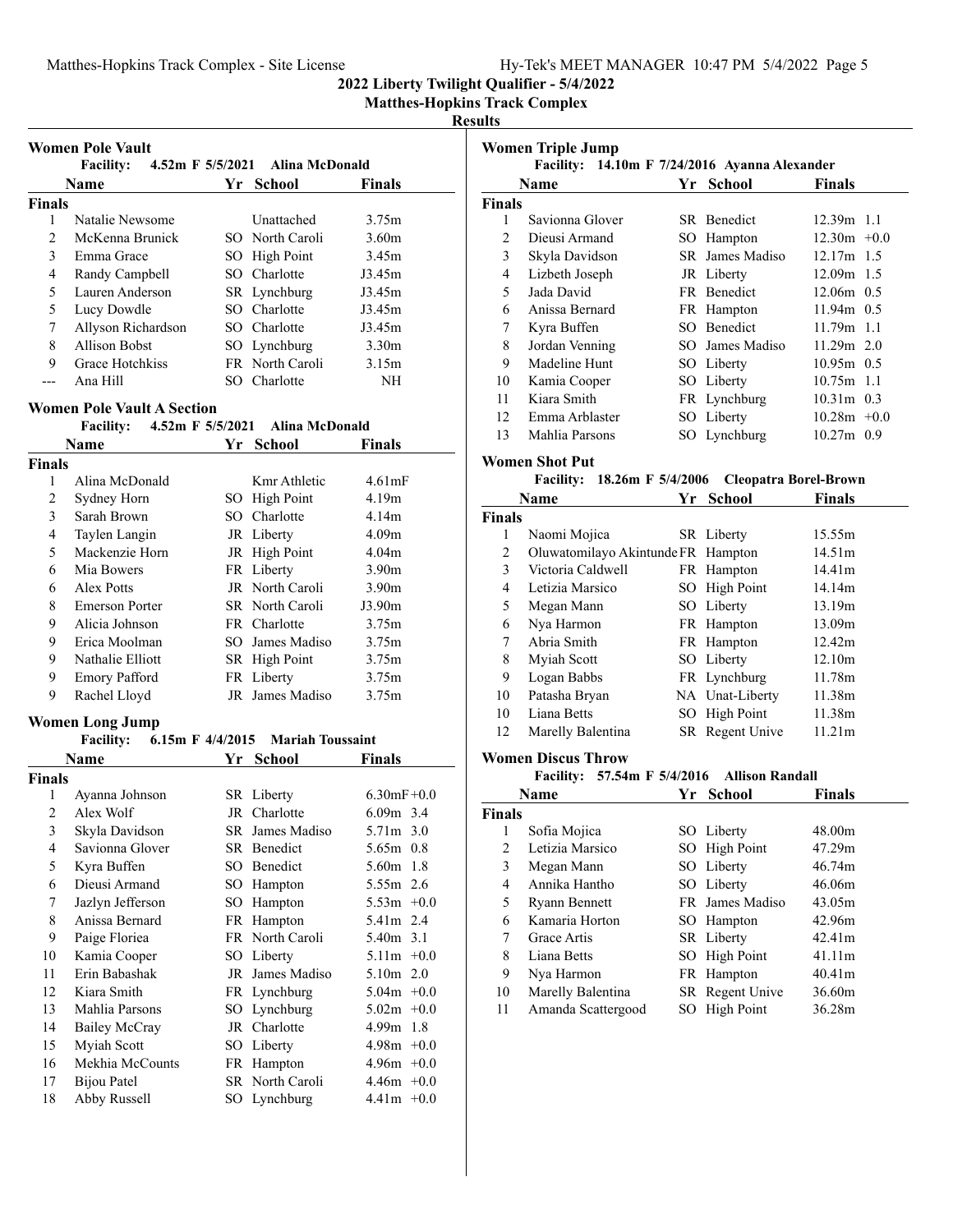## Matthes-Hopkins Track Complex - Site License Hy-Tek's MEET MANAGER 10:47 PM 5/4/2022 Page 6

**2022 Liberty Twilight Qualifier - 5/4/2022**

## **Matthes-Hopkins Track Complex**

## **Results**

| <b>Women Hammer Throw</b><br>Facility: $63.46m$ F $5/2/2018$ Laura Igaune |                                                          |     |                   |               |
|---------------------------------------------------------------------------|----------------------------------------------------------|-----|-------------------|---------------|
|                                                                           | Name                                                     |     | Yr School         | <b>Finals</b> |
| <b>Finals</b>                                                             |                                                          |     |                   |               |
| 1                                                                         | Naomi Mojica                                             |     | SR Liberty        | 59.38m        |
| 2                                                                         | Grace Artis                                              |     | SR Liberty        | 56.69m        |
| 3                                                                         | Megan Mann                                               |     | SO Liberty        | 53.72m        |
| 4                                                                         | Annika Hantho                                            |     | SO Liberty        | 52.11m        |
| 5                                                                         | Danielle Little                                          |     | SR James Madiso   | 49.50m        |
| 6                                                                         | Victoria Caldwell                                        |     | FR Hampton        | 48.50m        |
| 7                                                                         | Grace Wills                                              |     | SR Unattached     | 47.82m        |
| 8                                                                         | Abria Smith                                              |     | FR Hampton        | 46.68m        |
| 9                                                                         | Jaiden Martellucci                                       |     | FR James Madiso   | 46.66m        |
| 10                                                                        | Sofia Mojica                                             |     | SO Liberty        | 46.36m        |
| 11                                                                        | Toni Lamond                                              |     | JR High Point     | 42.62m        |
| 12                                                                        | Kiara Felston                                            |     | FR Shenandoah     | 41.30m        |
| 13                                                                        | Kamaria Horton                                           | SO. | Hampton           | 39.48m        |
| 14                                                                        | Amanda Scattergood                                       | SO. | <b>High Point</b> | 37.89m        |
| 15                                                                        | Logan Babbs                                              |     | FR Lynchburg      | 36.75m        |
| 16                                                                        | Tamara Blanks                                            |     | SO Lynchburg      | 29.25m        |
| <b>***</b>                                                                | $\mathbf{r}$ . The set of $\mathbf{r}$<br><b>CONTENT</b> |     |                   |               |

#### **Women Javelin Throw**

## Facility: 52.48m F 4/15/1995 Chris Stancliffe

| Name   |                   | Yr | <b>School</b>   | Finals             |  |
|--------|-------------------|----|-----------------|--------------------|--|
| Finals |                   |    |                 |                    |  |
| 1      | Shelby Staib      |    | JR James Madiso | 45.34m             |  |
| 2      | Mackenzie Hainley |    | JR Liberty      | 41.30m             |  |
| 3      | Kali Grayson      |    | SO Liberty      | 41.27m             |  |
| 4      | Marelly Balentina |    | SR Regent Unive | 40.34m             |  |
| 5      | Patasha Bryan     |    | NA Unat-Liberty | 38.59m             |  |
| 6      | Mackenzie White   |    | FR Liberty      | 37.97m             |  |
| 7      | Katya Hoover      |    | FR Shenandoah   | 34.09m             |  |
| 8      | Jordyn Robbins    |    | Unattached      | 32.44m             |  |
| 9      | Megan Mann        |    | SO Liberty      | 29.82m             |  |
| 10     | Annika Hantho     |    | SO Liberty      | 28.97m             |  |
| 11     | Madeline Hunt     |    | SO Liberty      | 26.99 <sub>m</sub> |  |
| 12     | Haila Reed        |    | FR Hampton      | 17.45m             |  |

### **Men 100 Meter Dash**

#### **Facility:** 10.08 F 4/6/2002 Ken Brokenburr

|    | Name                 | Yr  | <b>School</b>     | <b>Prelims</b> |
|----|----------------------|-----|-------------------|----------------|
|    | Preliminaries        |     |                   |                |
| 1  | Christian Lyon       |     | SR Liberty        | $10.41q$ 1.2   |
| 2  | Guy Maganga Gorra    |     | Unattached        | 10.46q3.3      |
| 3  | Diamantae Griffin    |     | SR Liberty        | 10.47q0.1      |
| 4  | <b>Brandon</b> Letts |     | SR Liberty        | $10.58q - 0.6$ |
| 5  | Jaden Clark          |     | FR Ferrum         | 10.58q 3.3     |
| 6  | Chidi Okezie         |     | Unattached        | $10.63q - 0.6$ |
| 7  | Shannon Patterson    |     | 8 Unattached      | 10.65q0.1      |
| 8  | Darrell Wesh         |     | Unattached        | 10.70q3.7      |
| 9  | Abraham Evans        |     | FR Hampton        | 10.83 0.1      |
| 10 | Brandon Jones        |     | <b>Unattached</b> | 10.84 1.2      |
| 11 | Trey Holloway        |     | Unattached        | 10.86 3.3      |
| 12 | Otis Slayton         | SO. | Hampton           | 10.90<br>3.3   |
| 13 | Alex Shadkhoo        |     | JR Lynchburg      | 10.91<br>3.7   |
|    |                      |     |                   |                |

| Preliminaries  (Men 100 Meter Dash) |                                      |     |                       |                 |  |
|-------------------------------------|--------------------------------------|-----|-----------------------|-----------------|--|
|                                     | Name                                 |     | Yr School             | <b>Prelims</b>  |  |
| 14                                  | <b>Keasean Dirks</b>                 |     | FR Louisburg Co       | $10.95 - 1.6$   |  |
| 15                                  | Moffat Wanjiru                       |     | SR Hampton            | $10.96 -1.6$    |  |
| 16                                  | Olakunle Akande                      | SO. | Hampton               | $11.00 -0.6$    |  |
| 17                                  | Chad Blaker                          |     | FR Virginia Tec       | 11.00 1.2       |  |
| 18                                  | Adam DeFosse                         |     | Unattached            | $11.02 -0.6$    |  |
| 19                                  | Joshua Ellerbe                       |     | SO Ferrum             | $11.15 - 1.6$   |  |
| 20                                  | Ahkeem Paige                         |     | SO Louisburg Co       | 11.18 3.7       |  |
| 21                                  | Michael Hamm                         |     | FR Ferrum             | 11.18 1.2       |  |
| 22                                  | Jordan Walker                        |     | JR Hampton            | 11.25<br>1.2    |  |
| 23                                  | Isaiah Cornish                       |     | SR Lynchburg          | 11.30 3.7       |  |
| 24                                  | Deondre Little                       |     | JR Hampton            | $11.34 - 1.6$   |  |
| 25                                  | Zashon Brown-Flowers                 |     | SR Lynchburg          | 11.34 0.1       |  |
| 26                                  | Donte Robinson                       |     | FR Methodist          | 11.50 3.3       |  |
| 27                                  | Katiso Tlelima                       |     | SR Regent Unive       | 11.74 0.1       |  |
| 28                                  | Alberto Pineiro                      |     | SO Ferrum             | $-0.6$<br>11.81 |  |
| 29                                  | Caysey Colant                        |     | FR Louisburg Co       | 11.81 3.7       |  |
| 30                                  | Zion Wade                            |     | SR Ferrum             | 11.84 0.1       |  |
| 31                                  | Joshua Aaron                         |     | FR Louisburg Co       | $11.87 - 0.6$   |  |
| 32                                  | Komla Akogo                          |     | SO Methodist          | $12.06 - 1.6$   |  |
| 33                                  | D'Monte Mosley                       |     | SO Lynchburg          | $12.19 - 1.6$   |  |
| 34                                  | Darrian Johnson                      |     | SO Ferrum             | 12.25 3.7       |  |
| 35                                  | <b>Christian Burgess</b>             |     | FR Louisburg Co       | $12.40 -1.6$    |  |
| Men 100 Meter Dash                  |                                      |     |                       |                 |  |
|                                     | 10.08 F 4/6/2002<br><b>Facility:</b> |     | <b>Ken Brokenburr</b> |                 |  |
|                                     | Name                                 |     | Yr School             | Finals          |  |

| . <b>.</b>    |                          | . . | www          | .                    |
|---------------|--------------------------|-----|--------------|----------------------|
| <b>Finals</b> |                          |     |              |                      |
|               | Christian Lyon           |     | SR Liberty   | 10.20 2.1            |
|               | <b>Brandon Letts</b>     |     | SR Liberty   | $10.31 \quad 2.1$    |
| 3             | Diamantae Griffin        |     | SR Liberty   | 10.36 2.1            |
| 4             | Guy Maganga Gorra        |     | Unattached   | 10.39 2.1            |
| 5             | Chidi Okezie             |     | Unattached   | $10.50 \text{ } 2.1$ |
| 6             | <b>Shannon Patterson</b> |     | 8 Unattached | 10.60 2.1            |
|               | Jaden Clark              |     | FR Ferrum    | $10.61$ 2.1          |
| 8             | Darrell Wesh             |     | Unattached   | 10.83<br>2.1         |

#### **Men 200 Meter Dash**

| <b>Facility:</b> | 20.48 F 4/1/2006 | <b>LaShawn Merritt</b> |               |
|------------------|------------------|------------------------|---------------|
| <b>Name</b>      | Yr School        |                        | <b>Finals</b> |

| таше<br>. . |                      | pengui | 1 шаіэ          |               |        |
|-------------|----------------------|--------|-----------------|---------------|--------|
| Finals      |                      |        |                 |               |        |
| 1           | Guy Maganga Gorra    |        | Unattached      | 20.69 0.6     |        |
| 2           | Chidi Okezie         |        | Unattached      | 20.80 0.6     |        |
| 3           | Donald McClinton     |        | JR Liberty      | 20.93 0.6     |        |
| 4           | <b>Brandon Jones</b> |        | Unattached      | 21.45 0.6     |        |
| 5           | Shannon Patterson    | 8.     | Unattached      | 21.46 0.6     |        |
| 6           | Moffat Wanjiru       |        | SR Hampton      | 21.46 1.3     |        |
| 7           | Kam Tuttle           |        | FR Louisburg Co | 21.53 1.3     |        |
| 8           | Lirante Jackson      |        | SR Benedict     | 21.57 1.3     |        |
| 9           | Keasean Dirks        |        | FR Louisburg Co | 21.64 1.3     |        |
| 10          | Olakunle Akande      |        | SO Hampton      | $21.76 - 1.6$ |        |
| 11          | Aiden Whyte          |        | FR Hampton      | $22.04 -1.6$  |        |
| 12          | Abraham Evans        |        | FR Hampton      | $22.24 -1.6$  |        |
| 13          | Otis Slayton         |        | SO Hampton      | $22.30 -1.6$  |        |
| 14          | Keyonte Midgett      |        | SO Hampton      | 22.31         | $-0.1$ |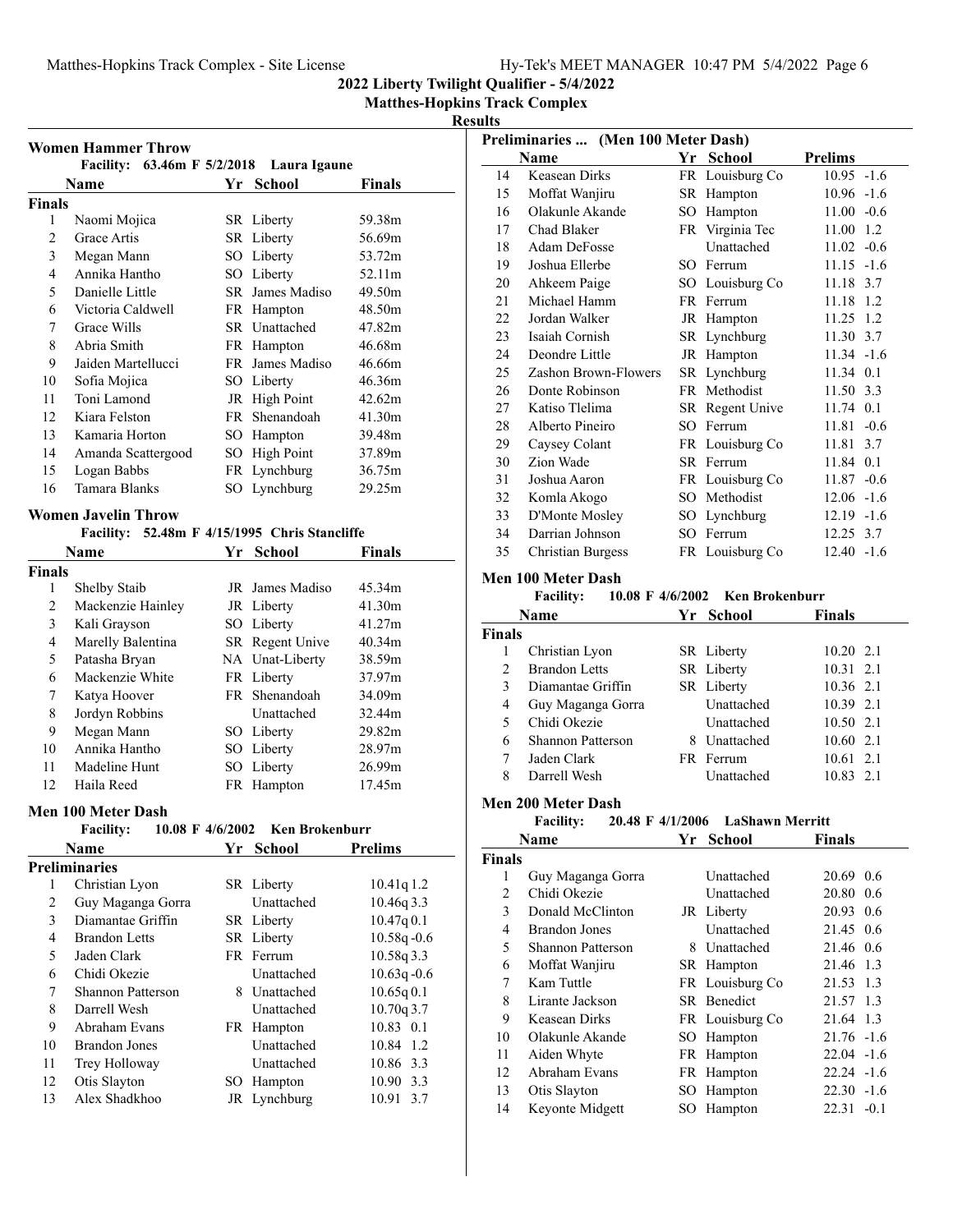**2022 Liberty Twilight Qualifier - 5/4/2022**

**Matthes-Hopkins Track Complex Results**

| 15 | Adam DeFosse       | Unattached      | $22.33 - 0.1$ |        |
|----|--------------------|-----------------|---------------|--------|
| 16 | Deondre Little     | JR Hampton      | $22.47 -1.6$  |        |
| 17 | Zachary Jacobs     | SO Lynchburg    | $22.61 - 0.1$ |        |
| 18 | Chad Blaker        | FR Virginia Tec | $22.74 - 1.6$ |        |
| 19 | Kelvin Fonville    | FR Hampton      | 22.81         | $-0.1$ |
| 20 | Christian Gilliam  | SR Unattached   | 22.83         | $-0.1$ |
| 21 | Eric Anderson      | JR Lynchburg    | 23.11 0.2     |        |
| 22 | Jeremiah Allen     | SR Lynchburg    | 23.30 0.2     |        |
| 23 | Jeremy Evans       | SO Louisburg Co | $23.39 -0.1$  |        |
| 24 | Alberto Pineiro    | SO Ferrum       | 23.51 0.2     |        |
| 25 | Zion Wade          | SR Ferrum       | 24.01 0.2     |        |
| 26 | Zin Maung          | FR Unc-Greensbo | $24.12 -0.8$  |        |
| 27 | Kristian Nikolov   | SR Regent Unive | $24.23 - 0.8$ |        |
| 28 | Katiso Tlelima     | SR Regent Unive | $24.30 -0.8$  |        |
| 29 | Caysey Colant      | FR Louisburg Co | $24.90 -0.8$  |        |
| 30 | Sean Johnson       | FR Louisburg Co | 25.09 0.2     |        |
| 31 | Owen McArthur      | FR Unc-Greensbo | $25.14 -0.8$  |        |
|    | Ien 400 Meter Dash |                 |               |        |

#### **Men 400 Meter Dash**

|        | <b>Facility:</b> |     | 45.99 F 4/29/2010 Josh Scott |               |
|--------|------------------|-----|------------------------------|---------------|
|        | Name             | Yr  | School                       | <b>Finals</b> |
| Finals |                  |     |                              |               |
| 1      | Kennedy Harrison |     | SO Virginia Tec              | 45.87F        |
| 2      | Tyreke Sapp      |     | JR Virginia Tec              | 46.19         |
| 3      | Michael Rose     |     | JR Liberty                   | 48.57         |
| 4      | Patrick Forrest  |     | SR Virginia Tec              | 48.62         |
| 5      | Adam Lmansour    | SO. | Cebe Catonsy                 | 49.43         |
| 6      | Michael Hamm     |     | FR Ferrum                    | 49.69         |
| 7      | Tory Brown       |     | SO Randolph                  | 49.89         |
| 8      | Jesaiah Jones    |     | FR Benedict                  | 49.96         |
| 9      | Jacob Hodnett    |     | FR Lynchburg                 | 50.96         |
| 10     | Jeremiah Allen   |     | SR Lynchburg                 | 51.73         |
| 11     | Seth Shaffer     |     | SO Ferrum                    | 53.48         |
| 12     | Sean Johnson     |     | FR Louisburg Co              | 56.93         |
| 13     | Bryce Jefferson  |     | JR Unattached                | 57.38         |
| 14     | Kelvin Hill      |     | FR Louisburg Co              | 58.80         |

#### **Men 800 Meter Run**

# **Facility:** 1:47.73 F 4/29/2010 Robby Andrews

|               | Name                | Yr -              | <b>School</b>   | <b>Finals</b> |
|---------------|---------------------|-------------------|-----------------|---------------|
| <b>Finals</b> |                     |                   |                 |               |
| 1             | Eldon Phillips      |                   | JR Virginia Tec | 1:49.66       |
|               | 51.409 (51.409)     | 1:49.657 (58.249) |                 |               |
| $2^{\circ}$   | Sam Llaneza         |                   | SO Lynchburg    | 1:50.08       |
|               | 52.024 (52.024)     | 1:50.075(58.052)  |                 |               |
| 3             | <b>Tyler Leeser</b> |                   | JR Virginia Tec | 1:50.17       |
|               | 52.302 (52.302)     | 1:50.164(57.862)  |                 |               |
| 4             | Viktor Idhammar     |                   | FR Virginia Tec | 1:51.40       |
|               | 52.785 (52.785)     | 1:51.392 (58.608) |                 |               |
| 5             | Andrew Mallo        |                   | SR Unattached   | 1:51.90       |
|               | 54.568 (54.568)     | 1:51.895 (57.328) |                 |               |
| 6             | Isaiah Schulties    |                   | FR Liberty      | 1:52.59       |
|               | 53.501 (53.501)     | 1:52.582 (59.082) |                 |               |
| 7             | Krystopher Durham   |                   | FR Charlotte    | 1:53.17       |
|               | 54.959 (54.959)     | 1:53.167(58.208)  |                 |               |

|    | Finals  (Men 800 Meter Run)              |                     |                 |               |  |
|----|------------------------------------------|---------------------|-----------------|---------------|--|
|    | Name                                     | Yr                  | <b>School</b>   | <b>Finals</b> |  |
| 8  | Mark Alkins                              |                     | SO North Caroli | 1:53.17       |  |
|    | 54.738 (54.738)                          | 1:53.169 (58.432)   |                 |               |  |
| 9  | Rushshane Fullerton<br>54.032 (54.032)   | 1:53.815 (59.784)   | FR Hampton      | 1:53.82       |  |
| 10 | Ethan Mills                              |                     | SO Virginia Tec | 1:54.49       |  |
|    | 52.507 (52.507)                          | 1:54.487 (1:01.980) |                 |               |  |
| 11 | Michael Dunagan                          |                     | SO Morehead Sta | 1:54.53       |  |
|    | 54.983 (54.983)                          | 1:54.524 (59.542)   |                 |               |  |
| 12 | Logan Sheppard<br>55.187 (55.187)        | 1:55.033 (59.847)   | SR Unattached   | 1:55.04       |  |
| 13 | Tyler Modrzejewski                       |                     | NA Unat-Liberty | 1:55.65       |  |
|    | 55.352 (55.352)                          | 1:55.642 (1:00.290) |                 |               |  |
| 14 | Toby Cook                                |                     | SO Morehead Sta | 1:56.15       |  |
|    | 57.341 (57.341)                          | 1:56.146 (58.805)   |                 |               |  |
| 15 | Nicholas Thoma<br>54.715 (54.715)        | 1:56.628 (1:01.913) | SR Unc-Greensbo | 1:56.63       |  |
| 16 | Wes Grogan                               |                     | SO Morehead Sta | 1:57.94       |  |
|    | 57.956 (57.956)                          | 1:57.936 (59.980)   |                 |               |  |
| 17 | <b>Austin Ezzell</b>                     |                     | SO Methodist    | 1:57.95       |  |
|    | 57.828 (57.828)                          | 1:57.950 (1:00.123) |                 |               |  |
| 18 | Cody Thompson                            |                     | SO Randolph     | 1:58.37       |  |
|    | 54.568 (54.568)                          | 1:58.363 (1:03.795) |                 |               |  |
| 19 | Colin Keck                               |                     | FR Unc-Greensbo | 1:58.58       |  |
|    | 58.058 (58.058)                          | 1:58.580 (1:00.523) |                 |               |  |
| 20 | John Gormley<br>1:00.121(1:00.121)       |                     | SO Louisburg Co | 1:58.93       |  |
| 21 | Brian Marquis Jr.                        |                     | FR Louisburg Co | 2:00.84       |  |
|    | 59.596 (59.596)                          |                     |                 |               |  |
| 22 | <b>Tanner Firkins</b><br>58.366 (58.366) |                     | SO Lynchburg    | 2:01.02       |  |
| 23 | Luken Mason                              |                     | FR Unattached   | 2:01.26       |  |
|    | 58.444 (58.444)                          |                     |                 |               |  |
| 24 | Grant Williams                           |                     | FR Lynchburg    | 2:02.22       |  |
|    | 58.215 (58.215)                          |                     |                 |               |  |
| 25 | Cameron Belk<br>59.255 (59.255)          |                     | SR Unc-Greensbo | 2:03.03       |  |
| 26 | Joe Spitzer                              |                     | NA Unat-Liberty | 2:05.51       |  |
|    | 1:02.166 (1:02.166)                      | 2:05.502 (1:03.337) |                 |               |  |
| 27 | Kevin Tate Jr.                           |                     | JR Ferrum       | 2:06.22       |  |
|    | 1:01.862 (1:01.862)                      | 2:06.215 (1:04.353) |                 |               |  |
| 28 | Hayden Ashby                             |                     | FR Southern Vir | 2:08.89       |  |
|    | 1:01.373 (1:01.373)                      | 2:08.890 (1:07.517) |                 |               |  |
| 29 | Ryheim Hall<br>58.513 (58.513)           | 2:09.414 (1:10.902) | SO Cebe Catonsy | 2:09.42       |  |
| 30 | Mathew Hayden                            |                     | FR Lynchburg    | 2:10.28       |  |
|    | 1:01.652(1:01.652)                       | 2:10.271 (1:08.619) |                 |               |  |
| 31 | Tyler Brubaker                           |                     | FR Unattached   | 2:15.73       |  |
|    | 1:03.561 (1:03.561)                      | 2:15.726 (1:12.165) |                 |               |  |
| 32 | Tiwan Woodard                            |                     | FR Louisburg Co | 2:21.48       |  |
|    | 1:03.431 (1:03.431)                      | 2:21.480 (1:18.049) |                 |               |  |
|    | Ally Kipchirchir<br>51.130 (51.130)      |                     | JR Liberty      | DNF           |  |
|    |                                          |                     |                 |               |  |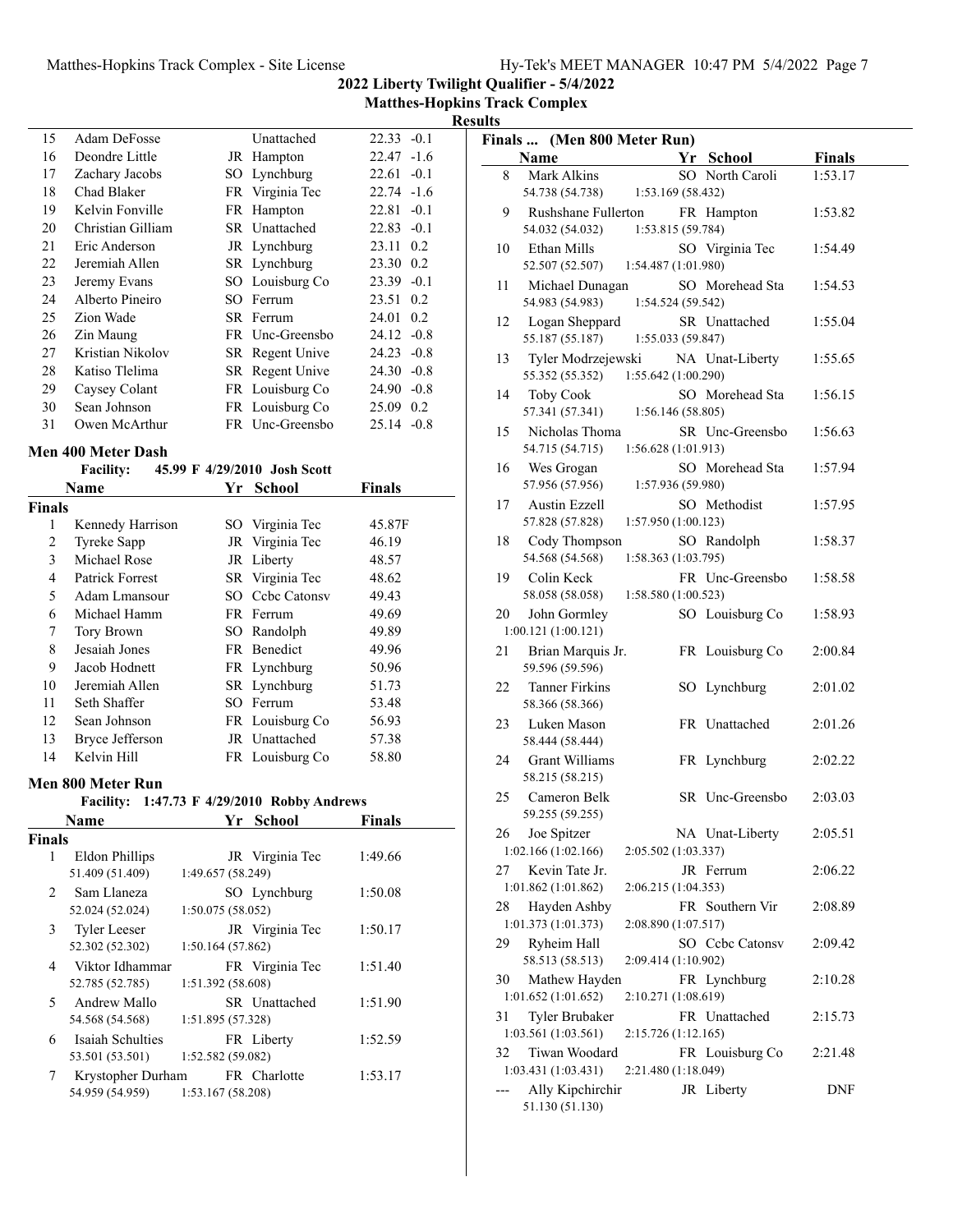#### **Matthes-Hopkins Track Complex**

#### **Results**

| Facility: 3:39.03 F 5/5/2021 Diego Zarate                               |                                           |                              |
|-------------------------------------------------------------------------|-------------------------------------------|------------------------------|
| <b>Name</b>                                                             | Yr School                                 | <b>Finals</b>                |
| <b>Finals</b>                                                           |                                           |                              |
| Antonio Lopez Segura JR Virginia Tec<br>1<br>43.638 (43.638)            | $1:44.102(1:00.464)$ $2:43.738(59.636)$   | 3:39.89                      |
| 3:39.888 (56.150)                                                       |                                           |                              |
| 2 Ben Fleming<br>43.382 (43.382)<br>1:43.900(1:00.518)                  | SR Virginia Tec                           | 3:41.25<br>2:43.518 (59.618) |
| 3:41.244 (57.726)                                                       |                                           |                              |
| 3 Ryan Drew<br>43.908 (43.908) 1:44.354 (1:00.446)<br>3:41.260 (57.282) | SR Liberty                                | 3:41.26<br>2:43.978 (59.624) |
| 4 El Hocine Bouchrak SR High Point                                      |                                           | 3:44.92                      |
| 44.608 (44.608)<br>3:44.916 (58.560)                                    | $1:45.430(1:00.822)$ $2:46.356(1:00.926)$ |                              |
| 5 Kyle Harkabus                                                         | SO Liberty                                | 3:45.21                      |
| 44.408 (44.408)<br>3:45.204 (58.640)                                    | $1:44.806(1:00.398)$ $2:46.564(1:01.758)$ |                              |
| 6 Will Jefferson                                                        | FR Liberty                                | 3:45.28                      |
| 1:46.284 (1:01.434)<br>44.850 (44.850)<br>3:45.276 (58.478)             | 2:46.798 (1:00.514)                       |                              |
| 7 David Whitfield                                                       | SR Virginia Tec                           | 3:45.67                      |
| 44.774 (44.774)<br>3:45.664 (58.512)                                    | $1:45.850(1:01.076)$ $2:47.152(1:01.302)$ |                              |
| 8 Declan Rymer                                                          | FR Virginia Tec                           | 3:46.76                      |
| 45.160 (45.160)<br>3:46.756 (59.666)                                    | $1:46.080(1:00.920)$ $2:47.090(1:01.010)$ |                              |
| 9 Azaan Dawson                                                          | FR Virginia Tec                           | 3:47.10                      |
| 44.924 (44.924)<br>3:47.094 (1:00.104)                                  | $1:46.012(1:01.088)$ $2:46.990(1:00.978)$ |                              |
| <b>Matthew Bauer</b><br>10                                              | SO Louisburg Co                           | 3:47.74                      |
| 45.428 (45.428)                                                         | $1:46.156(1:00.728)$ $2:47.488(1:01.332)$ |                              |
| 3:47.736 (1:00.248)                                                     |                                           |                              |
| 11 Felix Kandie                                                         | SR Liberty                                | 3:48.70                      |
| 44.674 (44.674)<br>3:48.692 (1:02.026)                                  | $1:45.646(1:00.972)$ $2:46.666(1:01.020)$ |                              |
| 12 Tor Hotung-Davidsen SO Lynchburg                                     |                                           | 3:50.13                      |
| 1:48.261(1:02.904)<br>45.357 (45.357)<br>3:50.129 (59.042)              | 2:51.087 (1:02.826)                       |                              |
| Landon Miller<br>13                                                     | SR Liberty                                | 3:51.19                      |
| 44.845 (44.845)<br>1:48.023 (1:03.178)                                  | 2:50.855 (1:02.832)                       |                              |
| 3:51.185 (1:00.330)                                                     |                                           |                              |
| Caleb Olson<br>14<br>45.127 (45.127)<br>1:47.623 (1:02.496)             | JR Liberty<br>2:50.705 (1:03.082)         | 3:51.99                      |
| 3:51.985 (1:01.280)                                                     |                                           |                              |
| Joseph Thoma<br>15<br>45.095 (45.095)<br>1:47.817(1:02.722)             | SR Unc-Greensbo<br>2:50.473 (1:02.656)    | 3:52.55                      |
| 3:52.541 (1:02.068)                                                     |                                           |                              |
| Dylan Lowry<br>16<br>45.483 (45.483)<br>1:47.845 (1:02.362)             | Unattached<br>2:50.933 (1:03.088)         | 3:52.78                      |
| 3:52.773 (1:01.840)                                                     |                                           |                              |
| Jonathon Hadley<br>17<br>45.699 (45.699)<br>1:48.401(1:02.702)          | NA Unat-Liberty<br>2:52.283 (1:03.882)    | 3:53.04                      |

| Finals  (Men 1500 Meter Run)                |                     |                                           |                                |
|---------------------------------------------|---------------------|-------------------------------------------|--------------------------------|
| Name                                        |                     | Yr School                                 | <b>Finals</b>                  |
| Jeremiah Mussmon<br>18                      |                     | FR Liberty                                | 3:54.42                        |
| 45.829 (45.829)                             | 1:49.025 (1:03.196) |                                           | 2:53.083 (1:04.058)            |
| 3:54.417 (1:01.334)                         |                     |                                           |                                |
| Graham Ferguson<br>19                       |                     | FR High Point                             | 3:55.04                        |
| 45.609 (45.609)                             | 1:48.453 (1:02.844) |                                           | 2:52.373 (1:03.920)            |
| 3:55.033 (1:02.660)                         |                     |                                           |                                |
| Jason Thomson<br>20                         |                     | FR North Caroli                           | 3:55.18                        |
| 47.230 (47.230)                             |                     | $1:50.520(1:03.290)$ $2:53.325(1:02.805)$ |                                |
| 3:55.177 (1:01.852)                         |                     |                                           |                                |
| Aidan McCarthy<br>21                        |                     | SR Reasonably S                           | 3:55.24                        |
| 46.355 (46.355)                             |                     | 1:49.515 (1:03.160) 2:53.753 (1:04.238)   |                                |
| 3:55.231 (1:01.478)                         |                     |                                           |                                |
| Luke Henkel<br>22                           |                     | Unattached                                | 3:57.47                        |
| 47.494 (47.494)                             | 1:51.038(1:03.544)  |                                           | 2:55.219 (1:04.182)            |
| 3:57.470 (1:02.252)                         |                     |                                           |                                |
|                                             |                     |                                           |                                |
| Avery Cannon<br>23                          |                     | SO Charlotte                              | 3:57.57                        |
| 46.425 (46.425)                             | 1:49.291 (1:02.866) |                                           | 2:53.451(1:04.160)             |
| 3:57.567 (1:04.116)                         |                     |                                           |                                |
| Dylan Belles<br>24                          |                     | Run Flagstaf                              | 3:58.06                        |
| 46.521 (46.521)                             | 1:48.739 (1:02.218) |                                           | 2:53.533 (1:04.794)            |
| 3:58.059 (1:04.526)                         |                     |                                           |                                |
| Luke Mussard<br>25                          |                     | SO Unattached                             | 3:58.91                        |
| 47.323 (47.323)                             | 1:50.794 (1:03.472) |                                           | 2:55.679 (1:04.885)            |
| 3:58.909 (1:03.230)                         |                     |                                           |                                |
| 26<br><b>Brendan Pitcher</b>                |                     | NA Unat-Liberty                           | 3:59.94                        |
| 45.993 (45.993)                             | 1:48.211 (1:02.218) |                                           | 2:53.009 (1:04.798)            |
| 3:59.939 (1:06.930)                         |                     |                                           |                                |
| Arnav Tikhe<br>27                           |                     | FR Virginia Tec                           | 4:00.11                        |
| 46.251 (46.251)                             | 1:48.703 (1:02.452) |                                           | 2:52.851 (1:04.148)            |
| 4:00.105 (1:07.254)                         |                     |                                           |                                |
| John Gormley<br>28                          |                     | SO Louisburg Co                           | 4:03.07                        |
| 47.610 (47.610)                             | 1:53.127(1:05.517)  |                                           | 3:01.240 (1:08.114)            |
| 4:03.064 (1:01.824)                         |                     |                                           |                                |
| 29<br>Tim Haughton                          |                     | SO Charlotte                              | 4:03.29                        |
| 46.729 (46.729)                             | 1:49.925 (1:03.196) |                                           | 2:55.559 (1:05.634)            |
| 4:03.285 (1:07.726)                         |                     |                                           |                                |
| Avery Bryant<br>30                          |                     | SR Reasonably S                           | 4:04.26                        |
| 47.864 (47.864)                             | 1:52.295(1:04.432)  |                                           | 2:57.378 (1:05.083)            |
| 4:04.254 (1:06.877)                         |                     |                                           |                                |
| 31<br>Finn McBride                          |                     | SO Charlotte                              | 4:05.18                        |
| 46.169 (46.169)                             | 1:48.731(1:02.562)  |                                           | 2:57.363 (1:08.632)            |
| 4:05.173 (1:07.810)                         |                     |                                           |                                |
| 32<br>Ben Darden                            |                     | JR Reasonably S                           | 4:05.79                        |
| 48.290 (48.290)                             | 1:53.607(1:05.317)  |                                           | 3:00.927 (1:07.320)            |
| 4:05.789 (1:04.863)                         |                     |                                           |                                |
| Daniel Miller<br>33                         |                     | SO Lynchburg                              | 4:07.09                        |
| 48.017 (48.017)                             | 1:52.979 (1:04.963) |                                           | 3:00.894 (1:07.915)            |
| 4:07.082 (1:06.188)                         |                     |                                           |                                |
|                                             |                     |                                           |                                |
| Kyle Lauffenberger<br>34<br>47.744 (47.744) | 1:51.709(1:03.965)  | SO Lynchburg                              | 4:11.74<br>2:59.493 (1:07.784) |
|                                             |                     |                                           |                                |
| 4:11.733 (1:12.240)                         |                     |                                           |                                |
| 35<br>Ethan Long                            |                     | FR Unc-Greensbo                           | 4:17.46                        |
| 50.904 (50.904)                             | 1:59.494(1:08.590)  |                                           | 3:08.933 (1:09.439)            |
| 4:17.458 (1:08.525)                         |                     |                                           |                                |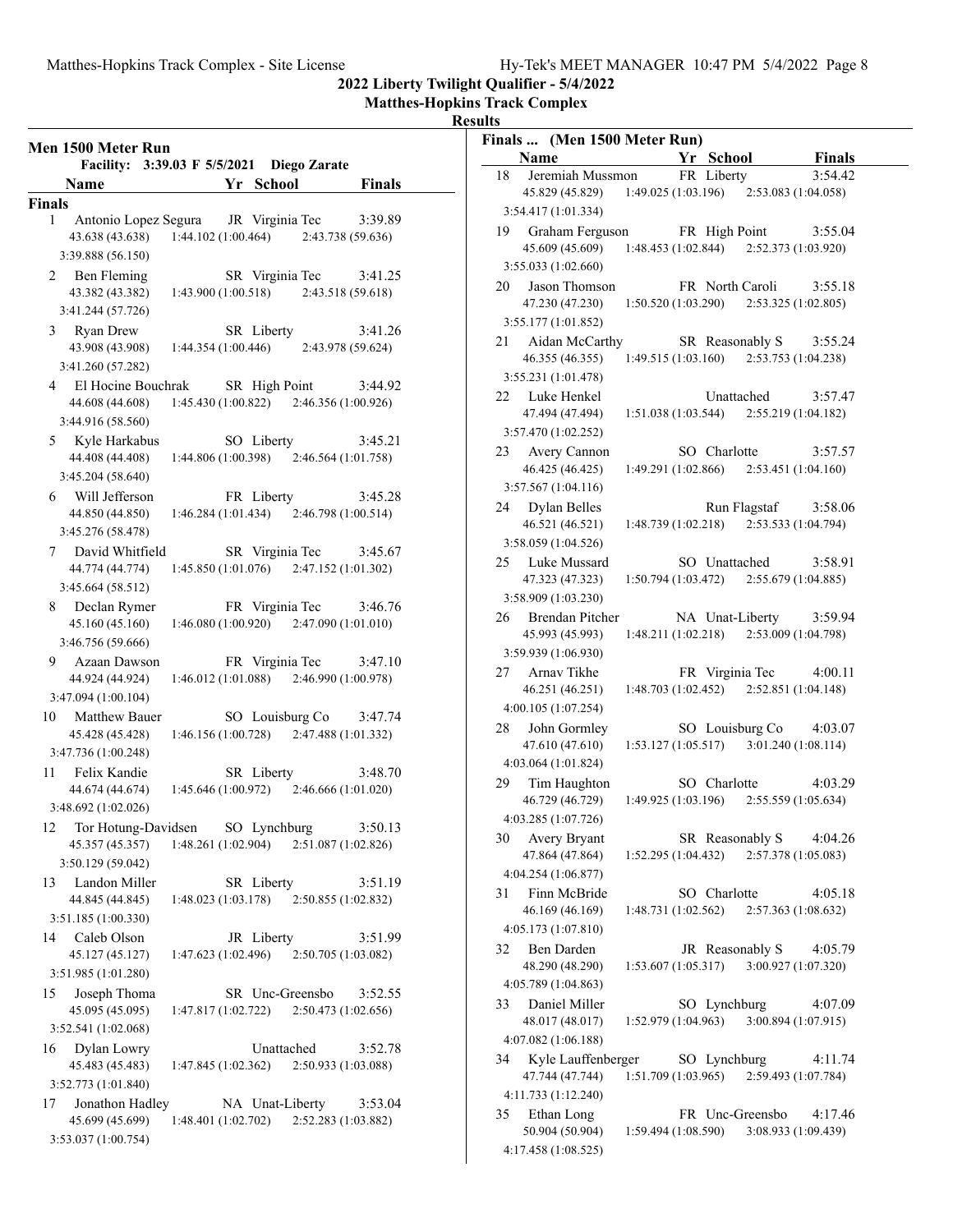**2022 Liberty Twilight Qualifier - 5/4/2022**

**Matthes-Hopkins Track Complex**

| Results |  |
|---------|--|
|         |  |

|                                                   | Unattached                                   | Joshua Reams                                 |
|---------------------------------------------------|----------------------------------------------|----------------------------------------------|
| 3:16.437(1:13.530)                                | 2:02.907(1:11.267)                           | 51.640 (51.640)                              |
|                                                   |                                              | 4:31.334 (1:14.898)                          |
| FR Louisburg Co<br>4:31.96<br>3:19.813 (1:19.657) |                                              | Tiwan Woodard                                |
|                                                   | 2:00.157(1:12.355)                           | 47.802 (47.802)<br>4:31.953 (1:12.140)       |
| FR Unc-Greensbo<br>4:37.65                        |                                              | Spencer Connick                              |
| 3:17.150 (1:14.974)                               | 2:02.177 (1:10.933)                          | 51.244 (51.244)                              |
|                                                   |                                              | 4:37.642 (1:20.492)                          |
| FR Louisburg Co<br>5:11.65                        |                                              | <b>Tanner Ouellette</b>                      |
| 3:49.478 (1:27.928)                               | 2:21.550(1:23.467)                           | 58.084 (58.084)                              |
|                                                   |                                              | 5:11.650 (1:22.173)                          |
| 5:33.87<br>4:03.689 (1:36.288)                    | JR Methodist<br>2:27.402(1:27.209)           | Cameron Schwartz<br>1:00.193(1:00.193)       |
|                                                   |                                              | 5:33.868 (1:30.179)                          |
| <b>DNF</b>                                        | FR Liberty                                   | Isaiah Schulties                             |
|                                                   | 1:45.134 (1:00.950)                          | 44.184 (44.184)                              |
| <b>DNF</b>                                        | SO Lynchburg                                 | Sam Llaneza                                  |
|                                                   | 1:47.263 (1:02.622)                          | 44.641 (44.641)                              |
| SR Unc-Greensbo<br><b>DNF</b>                     | 1:50.209(1:03.305)                           | Colin Alexander<br>46.904 (46.904)           |
| <b>DNF</b><br>SO Virginia Tec                     |                                              | David Kennedy                                |
|                                                   | 1:43.760 (1:00.566)                          | 43.194 (43.194)                              |
|                                                   |                                              | Men 5000 Meter Run                           |
|                                                   |                                              |                                              |
|                                                   | Facility: 14:06.88 F 4/21/2007 Josh McDougal |                                              |
|                                                   | Yr School                                    | Name                                         |
| <b>Finals</b>                                     |                                              | <b>Finals</b>                                |
| NA Unat-Liberty<br>14:54.41                       |                                              | Jack Cottrell                                |
| 2:57.117(1:10.195)                                | 1:46.922(1:09.755)                           | 37.167 (37.167)                              |
| 6:31.842(1:12.505)                                | 5:19.337 (1:11.182)                          | 4:08.156(1:11.039)                           |
| 10:06.957 (1:11.557)                              | 8:55.401 (1:10.659)                          | 7:44.742 (1:12.900)                          |
| 13:44.802 (1:12.654)                              | 12:32.149 (1:13.065)                         | 11:19.084(1:12.127)<br>14:54.402 (1:09.600)  |
| SO Morehead Sta<br>15:08.70                       |                                              | Jacob Vogelpohl                              |
| 2:58.491 (1:09.329)                               | 1:49.162(1:09.905)                           | 39.257 (39.257)                              |
| 6:32.639(1:12.120)                                | 5:20.519 (1:11.180)                          | 4:09.339 (1:10.849)                          |
| 10:08.882 (1:12.410)                              | 8:56.472 (1:11.409)                          | 7:45.064(1:12.425)<br>11:22.034(1:13.152)    |
| 13:51.032 (1:14.417)                              | 12:36.616 (1:14.582)                         | 15:08.696 (1:17.664)                         |
| SO Morehead Sta<br>15:28.12                       |                                              | Kyle Embry                                   |
| 2:57.901 (1:10.199)                               | 1:47.702 (1:09.272)                          | 38.431 (38.431)                              |
| 6:32.161 (1:11.959)                               | 5:20.202 (1:11.202)                          | 4:09.001(1:11.100)                           |
| 10:11.272 (1:15.412)                              | 8:55.861 (1:10.992)                          | 7:44.869 (1:12.709)                          |
| 14:11.617 (1:19.730)                              | 12:51.887 (1:21.634)                         | 11:30.254 (1:18.982)                         |
|                                                   |                                              | 15:28.119 (1:16.502)                         |
| Reasonablely<br>15:35.17                          |                                              | Harris Naseh                                 |
| 2:58.232 (1:10.490)                               | 1:47.742 (1:10.285)                          | 37.457 (37.457)                              |
| 6:39.196 (1:15.470)                               | 5:23.726 (1:13.985)                          | 4:09.741 (1:11.509)                          |
| 10:28.241 (1:17.629)                              | 9:10.612 (1:15.519)                          | 7:55.094 (1:15.899)                          |
| 14:22.857 (1:16.897)                              | 13:05.961 (1:18.045)                         | 11:47.916 (1:19.675)<br>15:35.164 (1:12.307) |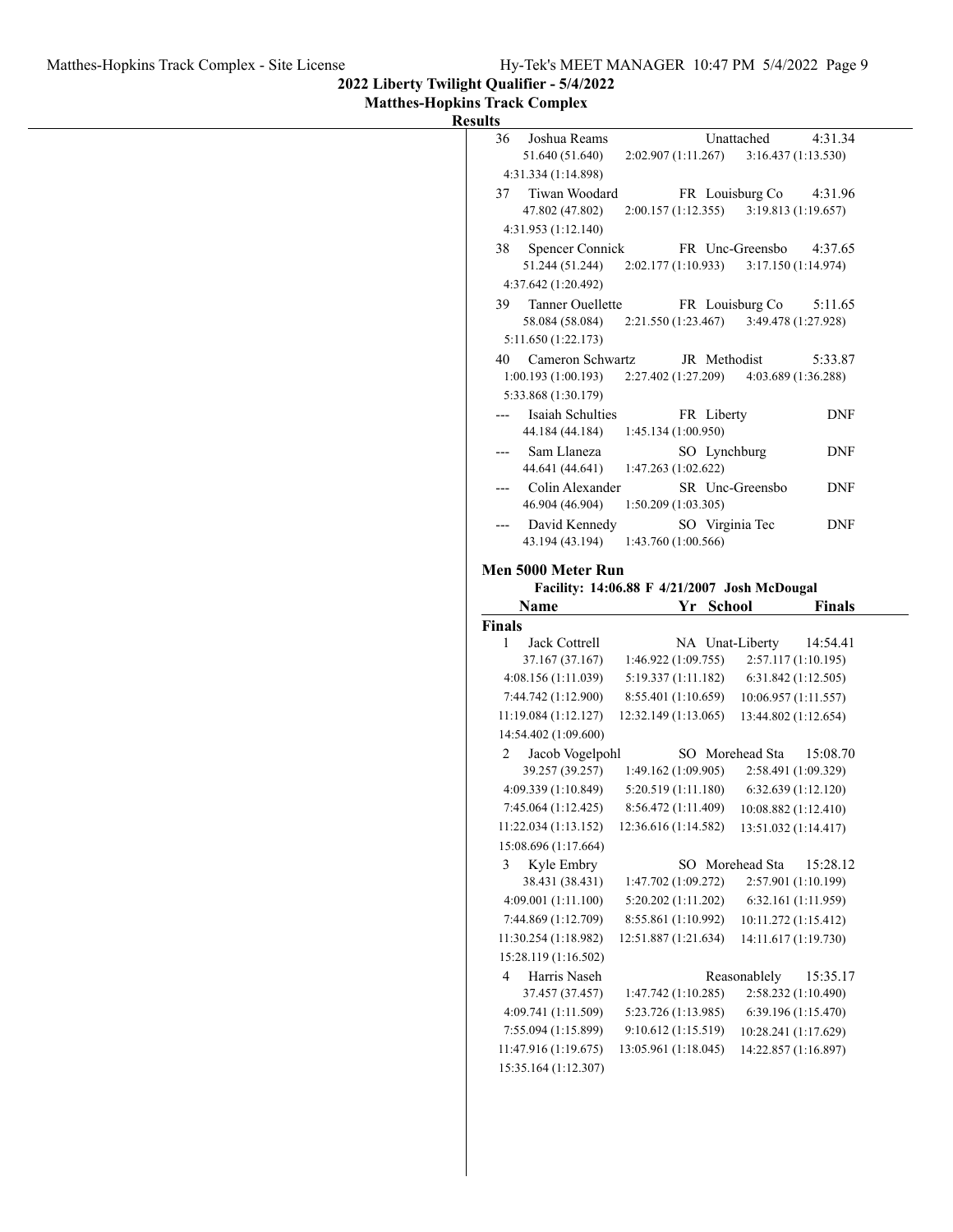**Matthes-Hopkins Track Complex**

#### **Results**

| Finals  (Men 5000 Meter Run)                |                                           |                                 |  |
|---------------------------------------------|-------------------------------------------|---------------------------------|--|
| Name                                        | Yr School                                 | <b>Finals</b>                   |  |
| Matthew Tueller<br>5                        |                                           | 15:40.03<br>Unattached          |  |
| 38.334 (38.334)                             | 1:50.699 (1:12.365)                       | 3:03.902 (1:13.204)             |  |
| 4:19.431 (1:15.529)                         | 5:34.261 (1:14.830)                       | 6:48.676 (1:14.415)             |  |
| 8:03.107 (1:14.432)                         | 9:19.361 (1:16.254)                       | 10:35.652 (1:16.292)            |  |
| 11:53.747 (1:18.095)                        | 13:10.984 (1:17.237)                      | 14:27.632 (1:16.649)            |  |
| 15:40.027 (1:12.395)                        |                                           |                                 |  |
| Travis Prejean<br>6                         |                                           | Unattached<br>15:45.86          |  |
| 38.604 (38.604)<br>4:12.856 (1:12.799)      | 1:48.671(1:10.067)<br>5:27.136 (1:14.280) | 3:00.057 (1:11.387)             |  |
| 7:54.862 (1:14.012)                         | 9:10.197 (1:15.335)                       | 6:40.851(1:13.715)              |  |
| 11:46.574 (1:19.527)                        | 13:06.962 (1:20.389)                      | 10:27.047 (1:16.850)            |  |
| 15:45.857 (1:18.679)                        |                                           | 14:27.179 (1:20.217)            |  |
|                                             |                                           | Reasonably S                    |  |
| <b>Wyatt Thomas</b><br>7<br>38.177 (38.177) | 1:48.414(1:10.237)                        | 15:49.08<br>2:59.816 (1:11.402) |  |
| 4:12.722 (1:12.907)                         | 5:27.477 (1:14.755)                       | 6:41.874 (1:14.397)             |  |
| 7:59.116 (1:17.242)                         | 9:17.209 (1:18.094)                       | 10:36.297 (1:19.089)            |  |
| 11:56.822(1:20.525)                         | 13:16.741 (1:19.919)                      | 14:36.424 (1:19.684)            |  |
| 15:49.074 (1:12.650)                        |                                           |                                 |  |
| Sai Brazier<br>8                            | FR Southern Vir                           | 15:52.12                        |  |
| 39.396 (39.396)                             | 1:53.041(1:13.645)                        | 3:05.734 (1:12.694)             |  |
| 4:19.697 (1:13.964)                         | 5:35.122 (1:15.425)                       | 6:51.354 (1:16.232)             |  |
| 8:09.977 (1:18.624)                         | 9:28.701 (1:18.724)                       | 10:48.137 (1:19.437)            |  |
| 12:07.139 (1:19.002)                        | 13:25.552 (1:18.414)                      | 14:40.806 (1:15.254)            |  |
| 15:52.111 (1:11.305)                        |                                           |                                 |  |
| Jared Monseur<br>9                          | SR Reasonably S                           | 15:52.85                        |  |
| 38.752 (38.752)                             | 1:48.924(1:10.172)                        | 3:00.462 (1:11.539)             |  |
| 4:13.507 (1:13.045)                         | 5:29.009 (1:15.502)                       | 6:45.572 (1:16.564)             |  |
| 8:03.284 (1:17.712)                         | 9:21.492 (1:18.209)                       | 10:40.091 (1:18.599)            |  |
| 11:58.767(1:18.677)                         | 13:19.307 (1:20.540)                      | 14:40.067 (1:20.760)            |  |
| 15:52.841 (1:12.774)                        |                                           |                                 |  |
| Thomas Knepshield<br>10                     |                                           | SR Unc-Greensbo<br>15:59.31     |  |
| 38.884 (38.884)                             | 1:49.321 (1:10.437)                       | 2:59.787 (1:10.467)             |  |
| 4:10.377 (1:10.590)                         | 5:29.294 (1:18.917)                       | 6:49.626 (1:20.332)             |  |
| 8:10.987 (1:21.362)                         | 9:30.321 (1:19.334)                       | 10:49.207 (1:18.887)            |  |
| 12:08.799 (1:19.592)                        | 13:28.666 (1:19.867)                      | 14:47.441 (1:18.775)            |  |
| 15:59.301 (1:11.860)                        |                                           |                                 |  |
| Jay Thompson<br>11                          | FR Regent Unive                           | 17:01.13                        |  |
| 39.117 (39.117)                             | 1:53.651 (1:14.534)                       | 3:09.887 (1:16.237)             |  |
| 4:27.532 (1:17.645)                         | 5:46.599 (1:19.067)                       | 7:07.216 (1:20.617)             |  |
| 8:29.742 (1:22.527)                         | 9:53.069 (1:23.327)                       | 11:16.281 (1:23.212)            |  |
| 12:41.026 (1:24.745)                        | 14:08.627 (1:27.602)                      | 15:33.301 (1:24.674)            |  |
| 17:01.122 (1:27.821)                        |                                           |                                 |  |
| Josh Harden<br>12                           | JR Liberty Runn                           | 17:14.31                        |  |
| 40.181 (40.181)                             | 1:59.109 (1:18.929)                       | 3:19.641 (1:20.532)             |  |
| 4:40.082 (1:20.442)                         | 6:03.007(1:22.925)                        | 7:25.751 (1:22.744)             |  |
| 8:49.449 (1:23.699)                         | 10:14.179 (1:24.730)                      | 11:39.244 (1:25.065)            |  |
| 13:04.127 (1:24.884)                        | 14:27.517 (1:23.390)                      | 15:53.231 (1:25.714)            |  |
| 17:14.308 (1:21.077)                        |                                           |                                 |  |
| Denver Norcross<br>13                       | FR Southern Vir                           | 17:30.58                        |  |
| 39.847 (39.847)                             | 1:56.502(1:16.655)                        | 3:14.646 (1:18.144)             |  |
| 4:33.577 (1:18.932)                         | 5:54.169 (1:20.592)                       | 7:16.027 (1:21.859)             |  |
| 8:40.627 (1:24.600)                         | 10:07.326 (1:26.699)                      | 11:34.312 (1:26.987)            |  |
| 13:03.052 (1:28.740)                        | 14:32.036 (1:28.984)                      | 16:02.006 (1:29.970)            |  |
| 17:30.578 (1:28.572)                        |                                           |                                 |  |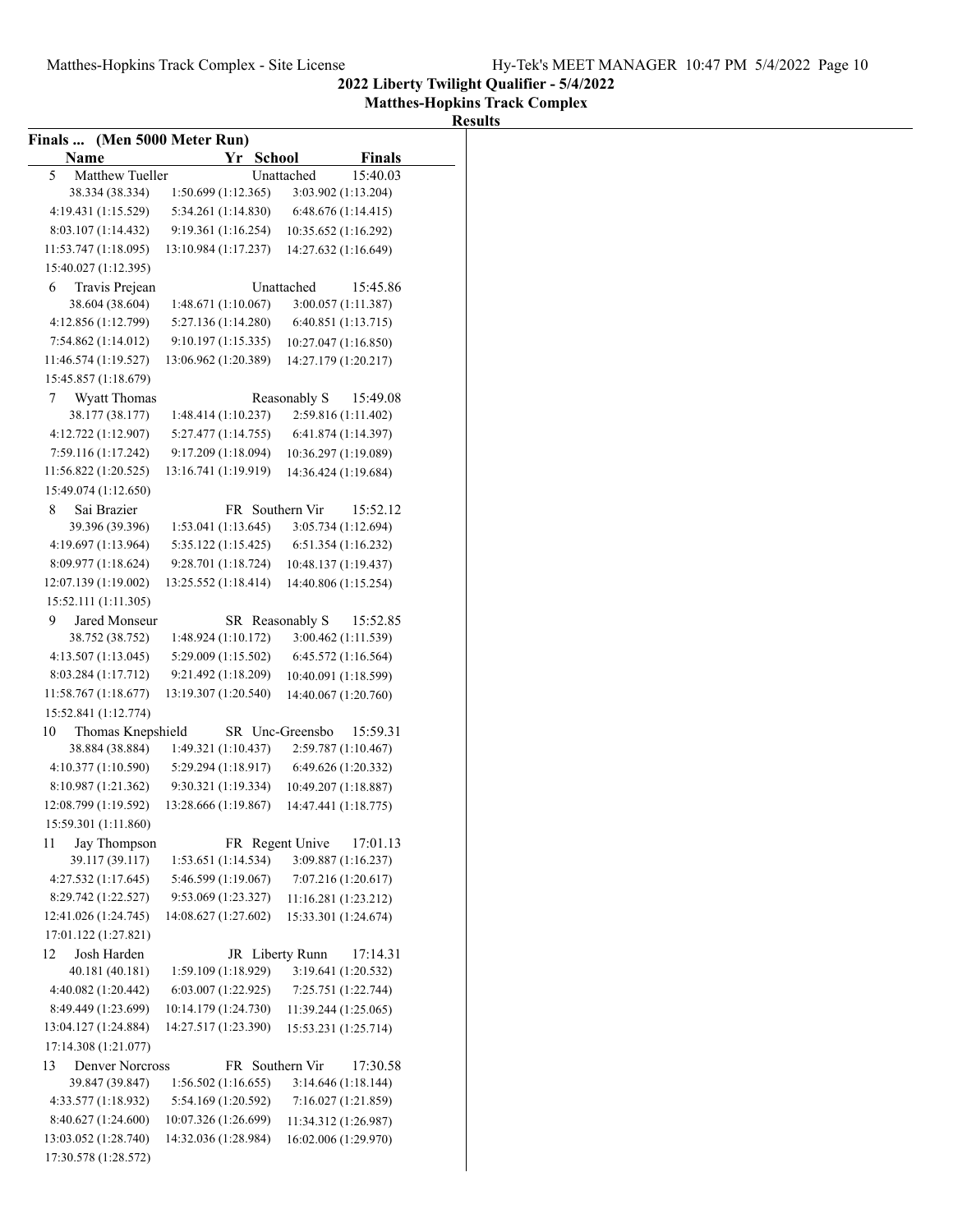**Matthes-Hopkins Track Complex**

## **Results**

| 14 | Kenyon Kemp          |                      | FR Southern Vir      | 17:40.38             |
|----|----------------------|----------------------|----------------------|----------------------|
|    | 40.561 (40.561)      | 1:59.647(1:19.087)   |                      | 3:20.411 (1:20.764)  |
|    | 4:41.252 (1:20.842)  | 6:03.624(1:22.372)   |                      | 7:26.847 (1:23.224)  |
|    | 8:54.854 (1:28.007)  | 10:19.807 (1:24.954) |                      | 11:46.262 (1:26.455) |
|    | 13:14.684 (1:28.422) | 14:45.052 (1:30.369) | 16:15.789 (1:30.737) |                      |
|    | 17:40.380 (1:24.591) |                      |                      |                      |
|    | Jed Dudley           |                      | Unat-Lynchburg       | DNF                  |
|    | 39.667 (39.667)      | 1:50.242(1:10.575)   |                      | 3:02.956 (1:12.714)  |
|    | 4:19.867(1:16.912)   | 5:37.507 (1:17.640)  |                      | 6:56.739 (1:19.232)  |
|    | 8:17.636 (1:20.897)  | 9:37.342 (1:19.707)  |                      |                      |
|    | Anthony Aleemi       |                      | Unat-Lynchburg       | DNF                  |
|    | 39.452 (39.452)      | 1:49.541 (1:10.089)  |                      | 3:00.711 (1:11.170)  |
|    | 4:13.236 (1:12.525)  | 5:27.712 (1:14.477)  |                      | 6:41.914 (1:14.202)  |
|    | 7:59.482 (1:17.569)  | 9:15.591 (1:16.109)  |                      |                      |
|    | Jarrett Forrest      |                      | SO Morehead Sta      | <b>DNF</b>           |
|    | 37.872 (37.872)      | 1:47.466 (1:09.594)  |                      | 2:57.681(1:10.215)   |
|    | 4:08.761 (1:11.080)  | 5:19.936 (1:11.175)  |                      | 6:32.446(1:12.510)   |
|    | 7:48.121 (1:15.675)  | 9:08.046 (1:19.925)  | 10:29.199 (1:21.154) |                      |
|    | Lanier Derbyshire    |                      | SR Unattached        | <b>DNF</b>           |
|    | 37.357 (37.357)      | 1:47.184 (1:09.827)  |                      | 2:57.334 (1:10.150)  |
|    | 4:08.474(1:11.140)   | 5:19.624(1:11.150)   |                      | 6:31.584 (1:11.960)  |
|    | 7:44.529 (1:12.945)  | 8:59.202 (1:14.674)  |                      | 10:17.339 (1:18.137) |
|    | Kyle McDermott       |                      | SO Louisburg Co      | DNF                  |
|    | 40.427 (40.427)      | 1:59.219(1:18.792)   |                      | 3:19.336 (1:20.117)  |
|    | 4:37.869 (1:18.534)  | 5:59.796 (1:21.927)  |                      | 7:26.151 (1:26.355)  |
|    | 8:54.571 (1:28.420)  |                      |                      |                      |

#### **Men 110 Meter Hurdles**

|               | 13.43 F 5/5/2021<br><b>Facility:</b> | <b>Trey Holloway</b> |                |
|---------------|--------------------------------------|----------------------|----------------|
|               | <b>Name</b>                          | Yr School            | <b>Prelims</b> |
|               | <b>Preliminaries</b>                 |                      |                |
| 1             | Trey Holloway                        | Unattached           | 13.97Q0.7      |
| $\mathcal{L}$ | Felix Lawrence                       | SO Liberty           | 14.39Q1.9      |
| 3             | Anthony Bryan                        | SO Liberty           | 14.33q0.7      |
| 4             | Sidney Littlejohn                    | SO Louisburg Co      | 14.45g 1.9     |
| 5             | Luke Anderson                        | SO Liberty           | 14.54q 0.7     |
| 6             | Juan Pablo Germain RoncoSR Liberty   |                      | 14.59q 1.9     |
| 7             | Kevin Francis                        | FR Renedict          | 14.66q 1.9     |
| 8             | Noah Langford                        | SO Hampton           | 14.67q0.7      |
| 9             | Malik Harvey                         | JR Lynchburg         | 14.98 0.7      |
| 10            | Joe Sheryak                          | Athletic Lab         | 15.74 1.9      |
| 11            | Isaiah Romsdahl                      | SO Lynchburg         | 16.15 1.9      |
| 12            | Cameron Schwartz                     | JR Methodist         | 17.36 0.7      |
|               |                                      |                      |                |

### **Men 110 Meter Hurdles**

|               | <b>Facility:</b>                   |  | 13.43 F 5/5/2021 Trey Holloway |               |     |
|---------------|------------------------------------|--|--------------------------------|---------------|-----|
|               | Name                               |  | Yr School                      | <b>Finals</b> |     |
| Finals        |                                    |  |                                |               |     |
|               | Trey Holloway                      |  | <b>Unattached</b>              | 14.06 0.1     |     |
| $\mathcal{L}$ | Felix Lawrence                     |  | SO Liberty                     | 14.35 0.1     |     |
| 3             | Sidney Littlejohn                  |  | SO Louisburg Co                | 14.36 0.1     |     |
| 4             | Juan Pablo Germain RoncoSR Liberty |  |                                | 14.69 0.1     |     |
| 5             | Noah Langford                      |  | SO Hampton                     | 14.97 0.1     |     |
| 6             | Kevin Francis                      |  | FR Benedict                    | 15.02 0.1     |     |
|               | Anthony Bryan                      |  | SO Liberty                     | $DNF$ 0.1     |     |
|               | Luke Anderson                      |  | SO Liberty                     |               | 0.1 |
|               |                                    |  |                                |               |     |

|                         | Name                                                   |                     |     | Yr School                        | <b>Finals</b>       |
|-------------------------|--------------------------------------------------------|---------------------|-----|----------------------------------|---------------------|
| <b>Finals</b>           |                                                        |                     |     |                                  |                     |
| 1                       | Nate Bruno                                             |                     |     | <b>Unattached</b>                | 52.28               |
| 2                       | Noah Langford                                          |                     | SO. | Hampton                          | 52.76               |
| 3                       | Malcom Carter III                                      |                     | SO. | <b>Benedict</b>                  | 54.40               |
| $\overline{\mathbf{4}}$ | Kevin Francis                                          |                     |     | FR Benedict                      | 55.86               |
| 5                       | Zack Weekman                                           |                     | SO. | Liberty                          | 56.48               |
| 6                       | Keyonte Williams                                       |                     |     | SR North Caroli                  | 1:01.72             |
|                         | <b>Men 3000 Meter Steeplechase</b><br><b>Facility:</b> |                     |     | 8:50.21 F 4/7/2012 Donnie Cowart |                     |
|                         | Name                                                   |                     |     | Yr School                        | <b>Finals</b>       |
| <b>Finals</b>           |                                                        |                     |     |                                  |                     |
| 1                       | Drew Topoly                                            |                     |     | <b>IR</b> Methodist              | 10:02.40            |
|                         | 1:39.854(1:39.854)                                     | 3:02.581(1:22.728)  |     |                                  | 4:26.225(1:23.644)  |
|                         | 5:51.522 (1:25.298)                                    | 7:18.354(1:26.832)  |     |                                  | 8:43.307 (1:24.954) |
|                         | 10:02.395 (1:19.088)                                   |                     |     |                                  |                     |
| $\mathfrak{D}$          | Stephen Carvalho                                       |                     |     | FR Liberty                       | 10:07.61            |
|                         | 1:38.651(1:38.651)                                     | 2:59.421 (1:20.770) |     |                                  | 4:24.374 (1:24.953) |

#### **Men 4x100 Meter Relay**

## **Facility:** 40.08 F 5/12/2016 Campbell

#### **Jenkins, Chitambira, McLin, Jarrett**

|               | <b>Team</b>            | Relav | <b>Finals</b>           |
|---------------|------------------------|-------|-------------------------|
| <b>Finals</b> |                        |       |                         |
|               | Ferrum                 | A     | 41.68                   |
|               | 1) Jaden Clark FR      |       | 2) Joshua Ellerbe SO    |
|               | 3) Michael Hamm FR     |       | 4) Isaiah Clark FR      |
| $2^{1}$       | Methodist              | A     | 43.03                   |
|               | 1) Anthony Matthews JR |       | 2) Aaron Nash FR        |
|               | 3) Jalen Rushin FR     |       | 4) Donte Robinson FR    |
| ---           | Louisburg College      | A     | DNF                     |
|               | 1) Ahkeem Paige SO     |       | 2) Kam Tuttle FR        |
|               | 3) Siheed Hargrove FR  |       | 4) Keasean Dirks FR     |
| $---$         | Liberty                | A     | DNF                     |
|               | 1) Brandon Letts SR    |       | 2) Donald McClinton JR  |
|               | 3) Christian Lyon SR   |       | 4) Diamantae Griffin SR |
|               |                        |       |                         |

## **Men 4x400 Meter Relay**

## Facility: 3:09.83 F 5/16/1997 Liberty

#### **Pollard, Burch, Tanner, McDuffie**

| Team                                    | Relay | <b>Finals</b>           |
|-----------------------------------------|-------|-------------------------|
| Finals                                  |       |                         |
| Southern Virginia                       | Α     | 3:18.60                 |
| 1) Ben Landheim FR                      |       | 2) Daniel de la Cruz JR |
| 3) Roman Moore FR                       |       | 4) Aaron Leavitt FR     |
| $1:40.935(1:40.935)$ $2:30.139(49.204)$ |       | 3:18.598 (48.459)       |
| Benedict                                | A     | 3:20.56                 |
| 1) Shemar Hylton SR                     |       | 2) Jesaiah Jones FR     |
| 3) Malcom Carter III SO                 |       | 4) Lirante Jackson SR   |
| $1:43.465(1:43.465)$ $2:32.896(49.432)$ |       | 3:20.555 (47.659)       |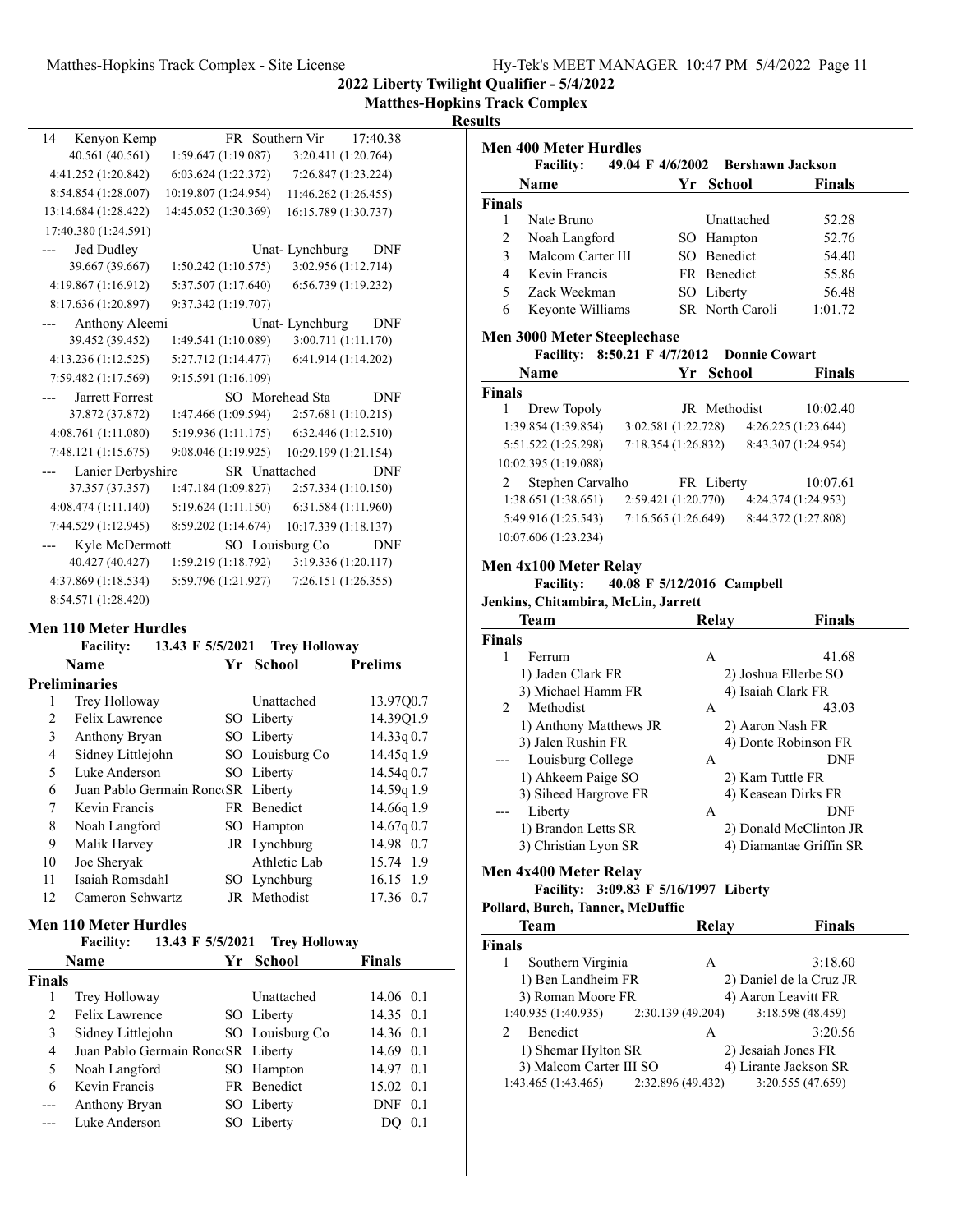**2022 Liberty Twilight Qualifier - 5/4/2022**

#### **Results**

| 3<br>Lynchburg           | A                  | 3:28.32                 |
|--------------------------|--------------------|-------------------------|
| 1) Brian Flowers FR      |                    | 2) Jacob Hodnett FR     |
| 3) Jeremiah Allen SR     |                    | 4) Eric Anderson JR     |
| 1:44.633 (1:44.633)      | 2:34.686 (50.054)  | 3:28.314 (53.628)       |
| Unat-Liberty<br>4        | A                  | 3:44.23                 |
| 1) Tyler Modrzejewski NA |                    | 2) Jonathon Hadley NA   |
| 3) Joe Spitzer NA        |                    | 4) Noah Tindale         |
| 1:42.463 (1:42.463)      | 2:41.901 (59.439)  | 3:44.224 (1:02.323)     |
| Unc-Greensboro<br>5      | В                  | 4:10.43                 |
| 1) Emmett Yacouba FR     |                    | 2) Dylan Christopher SR |
| 3) Michael Zapherson JR  |                    | 4) Andrew Hamilton FR   |
| 2:08.490 (2:08.490)      | 3:10.774(1:02.284) | 4:10.430(59.657)        |

#### **Men High Jump**

|               | <b>Facility:</b> | 2.15m F 5/12/2016 Davian Rhodes |                   |
|---------------|------------------|---------------------------------|-------------------|
|               | Name             | Yr School                       | <b>Finals</b>     |
| <b>Finals</b> |                  |                                 |                   |
|               | Skylar Johnson   | JR Southern Vir                 | 1.90 <sub>m</sub> |
| $\mathcal{L}$ | Aaron Leavitt    | FR Southern Vir                 | J1.90m            |
| 3             | Keyonte Midgett  | SO Hampton                      | J1.90m            |
| 4             | Devin Teal       | FR Lynchburg                    | 1.85m             |
| 5             | Jordan Walker    | JR Hampton                      | J1.85m            |

--- Donyell Lyons FR Lynchburg NH

## **Men Pole Vault**

**Facility:** 5.61m F 5/5/2021 Scott Houston

|               | Name             | Yr  | School            | Finals            |
|---------------|------------------|-----|-------------------|-------------------|
| <b>Finals</b> |                  |     |                   |                   |
| 1             | Elijah Cole      |     | Unattached        | 5.12m             |
| 2             | Hunter Flack     |     | FR Liberty        | 4.82m             |
| 3             | Adam Craig       | SО  | <b>High Point</b> | 4.67m             |
| 4             | Marcus Hesske    | SO. | Charlotte         | J4.67m            |
| 5             | Anthony Bryan    | SO  | Liberty           | 4.52m             |
| 6             | Dan Normoyle     |     | Unattached        | J4.52m            |
| 7             | Daniel Camacho   |     | SO Charlotte      | 4.37m             |
| 8             | Ellis Woodyard   | SО  | Hampton           | J4.37m            |
| 8             | Cole Holliday    | SО  | High Point        | J4.37m            |
| 10            | Julian Powell    |     | SO Lynchburg      | 4.17m             |
| 10            | Joe Sheryak      |     | Athletic Lab      | 4.17m             |
| 10            | Charlie Skutt    |     | SO Lynchburg      | 4.17m             |
| 13            | Marques Wilson   |     | JR Lynchburg      | 3.97 <sub>m</sub> |
| 14            | Kai Moore        |     | Unattached        | 3.77m             |
| 14            | Michael Charecky | SO  | Lynchburg         | 3.77m             |
|               | Anders Janes     |     | JR Liberty        | NH                |
|               | Tommy Duke       |     | SO Charlotte      | NΗ                |

#### **Men Long Jump**

|                | <b>Facility:</b>    | 7.77m F 5/10/2016 Braxton Drummond |               |
|----------------|---------------------|------------------------------------|---------------|
|                | Name                | Yr School                          | <b>Finals</b> |
| <b>Finals</b>  |                     |                                    |               |
|                | <b>Ouinten Clay</b> | SO Liberty                         | $7.71m - 2.3$ |
| 2              | Joshua Colley       | Athletic Lab                       | $7.67m +0.0$  |
| 3              | Otis Slayton        | SO Hampton                         | $7.20m -1.5$  |
| $\overline{4}$ | Abraham Evans       | FR Hampton                         | $7.16m - 0.7$ |
| 5              | Jordan Walker       | JR Hampton                         | $7.15m - 2.6$ |
| 6              | Aaron Nash          | FR Methodist                       | $7.05m - 0.6$ |

|                | Finals  (Men Long Jump)                                              |                        |               |
|----------------|----------------------------------------------------------------------|------------------------|---------------|
|                | <b>Name</b>                                                          | Yr School              | Finals        |
| 7              | Keyonte Midgett                                                      | SO Hampton             | $6.99m + 0.0$ |
| 8              | Ethan Driver                                                         | FR Charlotte           | $6.93m -2.1$  |
| 9              | Julian Douglas                                                       | SR Lynchburg           | $6.81m - 0.4$ |
| 10             | Joshua Aaron                                                         | FR Louisburg Co        | $6.63m -2.9$  |
| 11             | Jeremy Davis                                                         | SR Liberty             | $6.46m - 0.8$ |
| 12             | Kelvin Fonville                                                      | FR Hampton             | $6.36m - 1.7$ |
| 13             | Jeremy Evans                                                         | SO Louisburg Co        | $6.35m - 1.3$ |
| 14             | Kievon Banks                                                         | SO Hampton             | $6.14m - 1.3$ |
| 15             | Bryce Jefferson                                                      | JR Unattached          | $5.83m -0.6$  |
| $---$          | Katiso Tlelima                                                       | SR Regent Unive        | <b>FOUL</b>   |
| $---$          | Cameron Schwartz                                                     | JR Methodist           | <b>FOUL</b>   |
|                |                                                                      |                        |               |
|                | <b>Men Triple Jump</b><br>Facility: 16.43m F 5/3/2017 Muhammad Halim |                        |               |
|                | Name                                                                 |                        | Finals        |
| <b>Finals</b>  |                                                                      | Yr School              |               |
| 1              | Mikai Hunt                                                           | FR Charlotte           | 13.92m 1.3    |
| $\overline{2}$ | Kievon Banks                                                         | SO Hampton             | 13.81m 0.2    |
| 3              | Jeremiah McCants                                                     | SR Liberty             | 13.68m 0.3    |
| $\overline{4}$ | Kelvin Fonville                                                      | FR Hampton             | 13.49m 0.3    |
| ---            | Katiso Tlelima                                                       | SR Regent Unive        | FOUL          |
| ---            | D'Monte Mosley                                                       | SO Lynchburg           | <b>FOUL</b>   |
|                |                                                                      |                        |               |
|                | <b>Men Shot Put</b>                                                  |                        |               |
|                |                                                                      |                        |               |
|                | Facility: 19.55m F 5/5/2021 Kyle Mitchell                            |                        |               |
|                | Name                                                                 | Yr School              | Finals        |
| <b>Finals</b>  |                                                                      |                        |               |
| 1              | Kevin Nedrick                                                        | JR Liberty             | 18.31m        |
| 2              | Kyle Mitchell                                                        | SR Liberty             | 18.26m        |
| 3              | Warren Barrett                                                       | JR Liberty             | 17.64m        |
| $\overline{4}$ | Wyatt Schannauer                                                     | FR Shenandoah          | 14.57m        |
| 5              | <b>Beau Backes</b>                                                   | FR Liberty             | 14.44m        |
| 6              | Alex Hoffman                                                         | FR High Point          | 14.22m        |
| 7              | Ty Castro                                                            | FR North Caroli        | 14.00m        |
| 8              | Khamari Arrington                                                    | SO Louisburg Co        | 13.93m        |
| 9              | Daniel Van Duren                                                     | SO Liberty             | 13.38m        |
| 10             | Anthony Bryan                                                        | Unattached             | 12.79m        |
| 11             | Joe Sheryak                                                          | Athletic Lab           | 12.51m        |
|                | <b>Men Discus Throw</b>                                              |                        |               |
|                | Facility: 62.08m F 5/5/2021                                          | <b>Nathaniel Moses</b> |               |
|                | <b>Name</b>                                                          | Yr School              | Finals        |
| <b>Finals</b>  |                                                                      |                        |               |
| 1              | Kevin Nedrick                                                        | JR Liberty             | 56.39m        |
| $\overline{2}$ | Jose Ballivian                                                       | SR Liberty             | 54.21m        |
| 3              | <b>Beau Backes</b>                                                   | FR Liberty             | 54.12m        |
| 4              | Desmond Coleman                                                      | NA Unat-Liberty        | 54.08m        |
| 5              | Brayden Radhuber                                                     | FR North Caroli        | 47.49m        |
| 6              | Sam Mastro                                                           | JR Liberty             | 47.43m        |

8 Wyatt Schannauer FR Shenandoah 45.10m 9 Alex Hoffman FR High Point 44.09m<br>
10 Michael Ruff SO Lynchburg 42.47m 10 Michael Ruff SO Lynchburg 42.47m 11 42.05m Jakob Degenshein Unattached